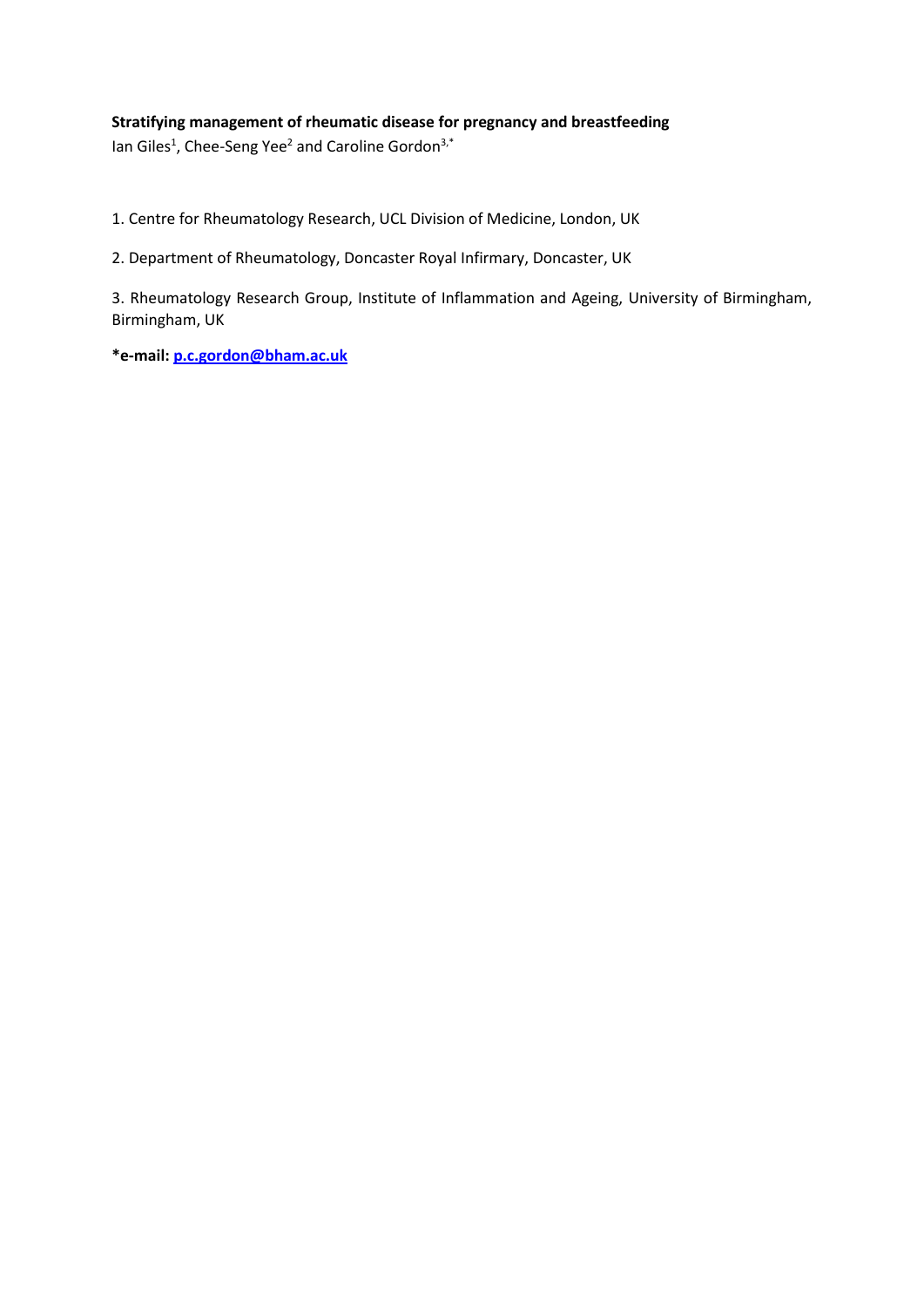### **Abstract**

The management of inflammatory rheumatic diseases during pregnancy and breastfeeding has undergone considerable change in recent years. Modern therapeutics, including biologic and targeted synthetic DMARDs, have enabled substantial improvements in control of rheumatic diseases, resulting in more patients with severe disease considering pregnancy. Therefore, management of disease for these patients needs to be discussed with clinicians before, during and after pregnancy and patients need to know what complications they might experience before they become pregnant. This Review will summarize the effects pregnancy has on various rheumatic diseases and the effects these diseases have on pregnancy, as well as provide advice regarding the alteration and monitoring of therapy before, during and after pregnancy.

### **[H1] Introduction**

Inflammatory rheumatic diseases, which include systemic lupus erythematosus (SLE), rheumatoid arthritis (RA) other inflammatory arthropathies, axial spondyloarthritis, primary Sjögren syndrome, systemic sclerosis (SSc) and primary systemic vasculitis **[Au: The abbreviation PSV isn't needed as the term is only used twice]** , can affect women of childbearing age (Box 1) 1-5 . In this context, SLE and various inflammatory arthropathies have been studied the most and are associated with an increased burden of adverse pregnancy outcomes (APOs), such as miscarriage, maternal hypertension, intrauterine growth restriction and/or premature delivery. These women often have disease that is being controlled by use of DMARDs and they are, therefore, increasingly considering pregnancy as a possibility <sup>6</sup>.

Management of pregnancy in women with rheumatic diseases is affected by various factors. Active disease is associated with APOs<sup>6</sup>, hence DMARDs are required during pregnancy to ensure control of maternal disease and satisfactory pregnancy outcomes. However, prescription of many DMARDs is complicated by safety concerns and evidence-based guidelines are unable to provide reliable evidence-based [Au:OK?] recommendations for all drugs<sup>7-9</sup>. Specific pregnancy concerns exist for various conditions that should be considered when discussing pregnancy planning and disease management with patients **[Au:OK?]** .

Conversations between clinicians and patients with rheumatic diseases are vital to ensure the patient understands the potential effects of the timing of conception, disease upon pregnancy, pregnancy upon disease and medication alterations that might be required in relation to pregnancy and breastfeeding.

This Review focuses on pregnancy planning in patients with RA, SLE, psoriatic arthritis (PsA), spondyloarthritis, primary Sjögren syndrome or SSc. Pregnancy in patients with primary systemic vasculitis is rare; advice specific to this disease is beyond the scope of this article but it is managed similarly to SLE **[Au:OK?]** .

## **[H1] Timing of pregnancy**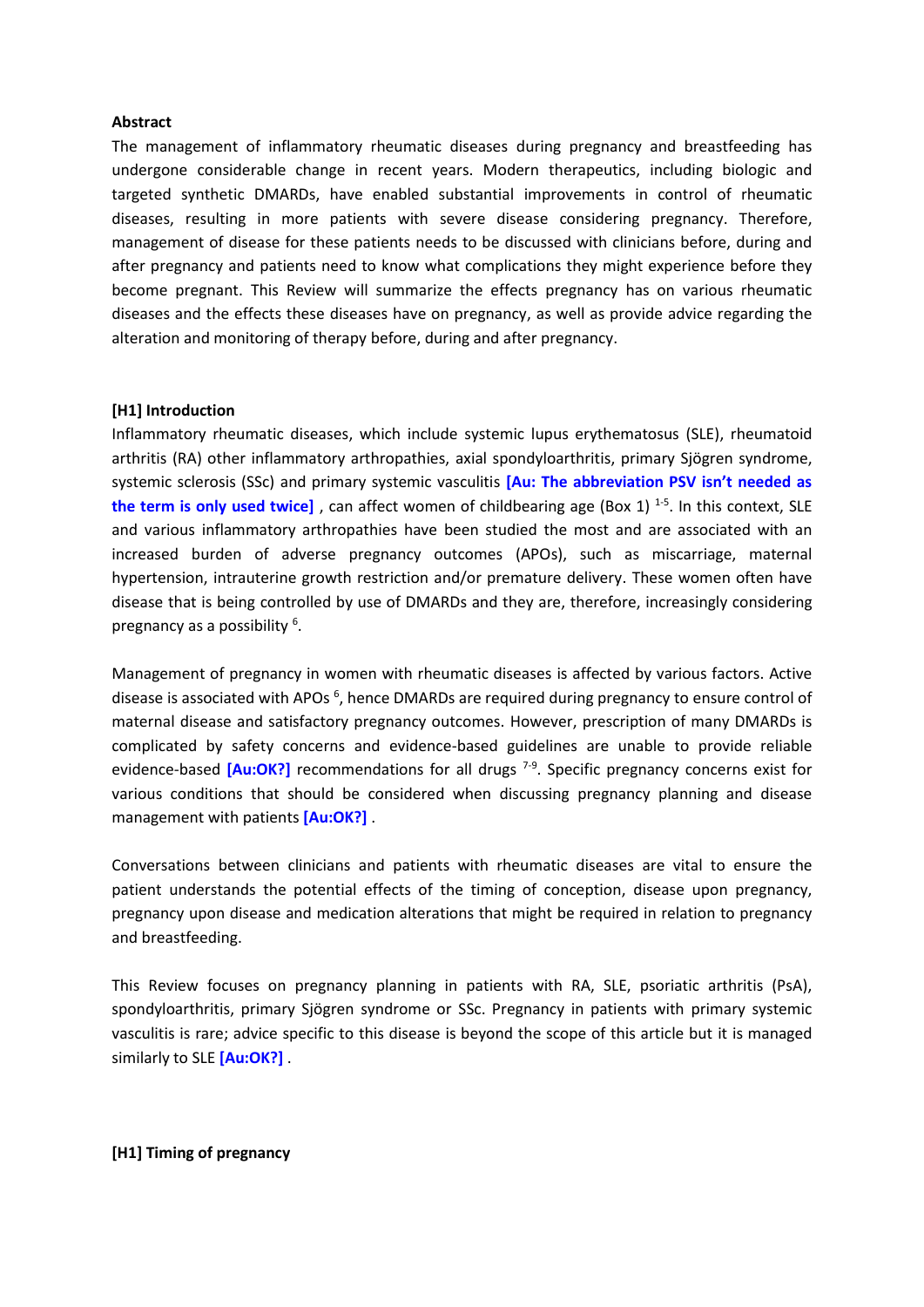Patients with inflammatory rheumatic diseases should conceive during a period of disease quiescence to reduce the risk of disease flare in pregnancy  $6,9,10$ . In patients with well-controlled disease that lacks extra-articular manifestations and organ dysfunction, a 3-month period of disease control on stable medications compatible with pregnancy should suffice, but the precise duration of this period of quiescence is a matter of debate. In SLE, the risk of disease flare during pregnancy is increased in patients with: active disease within 4–6 months before conception  $11,12$ ; active disease at conception <sup>13,14</sup>; and discontinuation of hydroxychloroquine (even when disease is quiescent) <sup>15,16</sup>. EULAR recommends 6–12 months of disease quiescence is needed prior to conception dependent on various maternal factors, such as degree of residual organ dysfunction  $^{17}$ .

### **[H1] Effect of disease on pregnancy**

### *[H2] Fertility and parity*

Patients with inflammatory rheumatic diseases have fewer children than other women **[Au: edit**  OK?] . Explanations for this phenomenon include physical disability <sup>19</sup>, renal failure <sup>20</sup>, teratogenic medications <sup>21</sup>, depression or fatigue that can lead to reduced libido or sexual dysfunction in women  $22$ , and increasing maternal age associated with reduced ovarian reserves and oocyte quality  $23$ (reviewed elsewhere <sup>24</sup>). In particular, cyclophosphamide-induced gonadal toxicity **[G]** is a substantial problem for patients with severe rheumatic disease  $21,24$ , and strategies have been developed to safe-guard against fertility loss before treatment withcytotoxic drugs <sup>25</sup> **[Au:OK?]** . These strategies include semen cryopreservation, embryo or oocyte preservation, and the use of gonadotropin-releasing hormone analogues or agonists to suppress ovarian function and blood flow in order to [Au:OK?] reduce exposure to gonadotoxic drugs such as cyclophosphamide. However, the use of gonadotropin-releasing hormone analogues is controversial and data from randomised trials of their use in patients receiving chemotherapy for different cancers are inconsistent <sup>25</sup>.

### *[H2] Risk of adverse pregnancy outcomes*

An increased burden of APOs has been reported in various inflammatory rheumatic diseases, described below and in Table 1. Various retrospective studies have shown that women with RA have an increased risk of hypertensive disorders of pregnancy (gestational hypertension **[G]** and preeclampsia **[G]** ), intrauterine growth restriction **[G]** (IUGR), premature delivery, caesarean delivery and increased length of hospital stay for pregnancy in population studies including >3,500 patients with RA in total [Au:OK?]<sup>26-29</sup>. Although a smaller retrospective cohort study also confirmed an increased risk for prematurity and caesarean section, an approximately 50% increased risk of hypertensive disorders of pregnancy and reduced fetal growth was not statistically significant as compared with population controls in one study <sup>30</sup>. In other small (up to 150 patients) prospective studies of pregnancy in patients with RA, the risk of hypertensive disorders was increased in one study  $31$ , but not in two others  $10,32$ . Overall, given the consistent finding of an increased risk of hypertensive disorders in RA pregnancy from large population studies it would seem prudent to counsel women with RA about this risk.

In SLE, several large (mostly retrospective) population-based studies of a total >15,000 pregnancies in patients with SLE have identified an increased risk of hypertensive disorders of pregnancy, preterm labour and IUGR 33-37. In addition, a meta-analysis including studies published 2001-2016 (including 3,395 patients with SLE) confirmed an increased risk of a range of maternal and fetal APOs, including hypertension (relative risk (RR) 1.99), preeclampsia ( **[Au: this term is included in**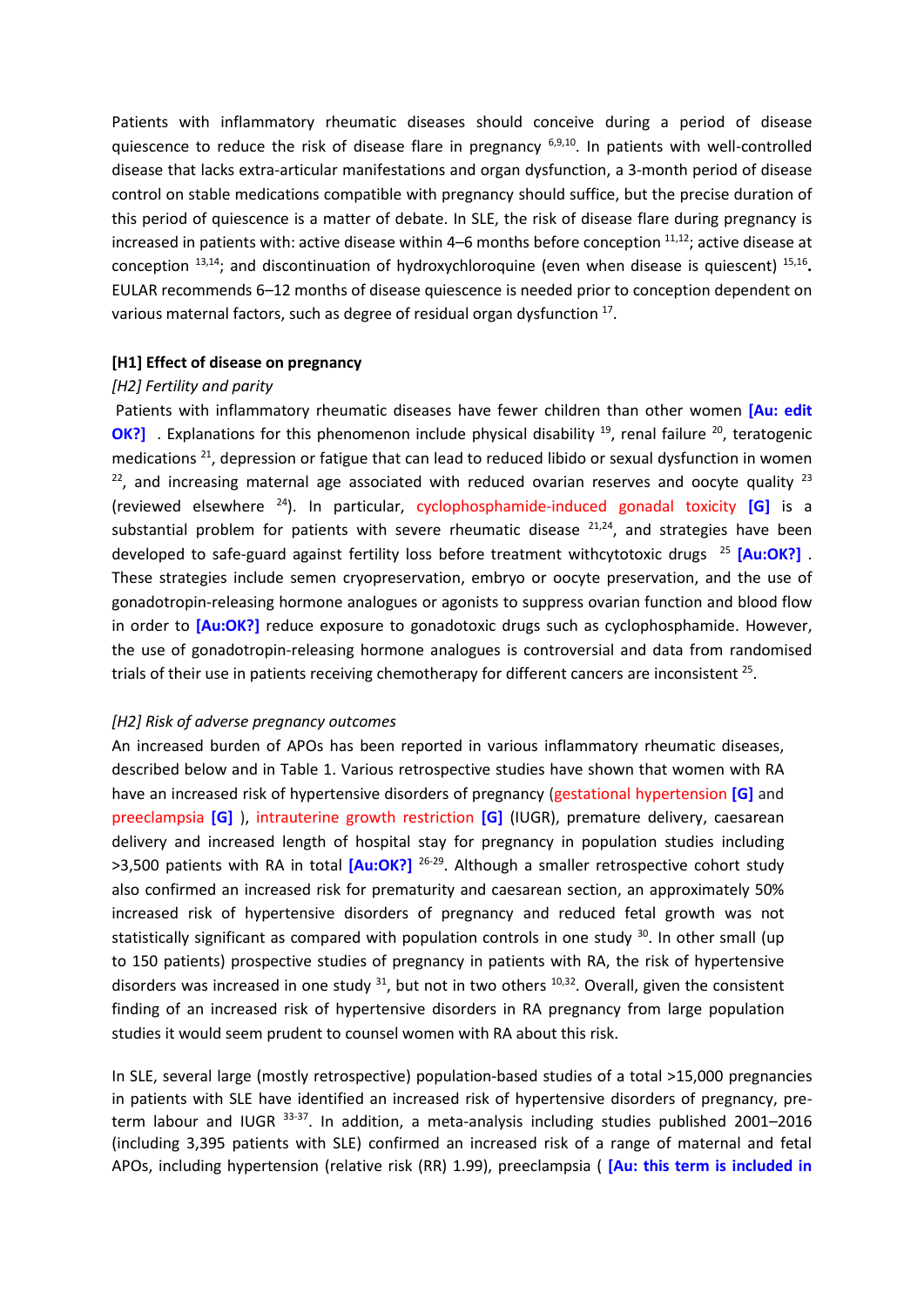**the glossary so the definition isn't needed here]** (RR 1.91), pre-term labour (RR 3.05), IUGR (RR 4.44) and small for gestational age **[G]** (RR 1.69) <sup>38</sup> .

High disease activity immediately prior to and during pregnancy is clearly linked with APOs in RA and SLE <sup>10,39,40</sup>. A cohort study of pregnancy in patients with axial spondyloarthritis found an increased risk of APO in these patients **[Au:OK?]** as well as an association between active disease and preterm delivery<sup>41</sup>.

The effect of other inflammatory rheumatic diseases on pregnancy outcome is not well characterised. Pregnancy in PsA does not seem to be associated with APOs <sup>42,43</sup>. Case-control studies have shown an increase in the rates of spontaneous abortion, preterm deliveries and caesarean section in primary Sjögren syndrome pregnancies compared with those in healthy individuals<sup>44</sup>. A high frequency of pre-term births and small full-term infants has been shown to occur in patients with SSc, with no difference in the frequency of miscarriage and neonatal survival compared with healthy individuals<sup>45</sup>.

#### **[H1] Effect of pregnancy on disease**

#### *[H2] Remission and relapse in pregnancy*

Reports of reduced disease activity in as many as 90% of RA pregnancies come mostly from retrospective studies that do not reflect current practice in biologic therapies that enables many women with severe disease to become pregnant <sup>6,46</sup>. Studies using validated measures of disease activity, such as the 28-joint Disease Activity Score for RA, found less convincing evidence that pregnancy reduces disease activity, with only 48–60% of women with active RA showing signs of reduced disease activity during pregnancy and 39–50% having a disease flare within 6 months postpartum<sup>47</sup>.

The effect of pregnancy on SLE disease activity is unclear as some studies have reported no increased risk of SLE flares during pregnancy, compared with non-pregnant patients with SLE 48-50, whilst other studies show pregnancy is associated with an increased SLE flare rate, compared with non-pregnant patients <sup>51-53</sup>. These results are conflicting, possibly because of small cohort sizes and the use of varying methodologies to assess disease activity and define disease flares, but a systematic review calculated an overall flare rate (mostly mild flare) of ~25% and a severe flare rate of  $\sim$ 5%  $^{54}$ . These flare rates were obtained from a meta-analysis of 1,842 patients with SLE with 2,751 pregnancies between them, including patients with lupus nephritis  $35$  and the prospective PROMISSE (Predictors of Pregnancy Outcome: Biomarkers in Antiphospholipid Antibody Syndrome and Systemic Lupus Erythematosus) study of 385 SLE pregnancies <sup>34</sup>. In the PROMISSE study, 12.7% of the total had a mild or moderate flare and 2.5% had a severe flare at 20 to 23 weeks, plus 9.6% had a mild or moderate flare and 3.0% a severe flare at 32 to 35 weeks <sup>34</sup>. A single-centre observational study <sup>55</sup>, which not included in the meta-analysis <sup>56</sup>, of 398 pregnancies in 304 patients with SLE and 1,045 non-pregnant patients with SLE **[Au: edits OK?]** reported an increased flare rate in pregnancy (hazard ratio (HR) 1.59; 95% CI 1.27–1.96) that was reduced by hydroxychloroquine therapy (HR 1.26 (95% CI 0.88–1.69) in hydroxychloroquine-treated patients, compared with HR 1.83 (95% CI 1.34–2.45) in those who were not treated with hydroxychloroquine) **[Au:OK?]**.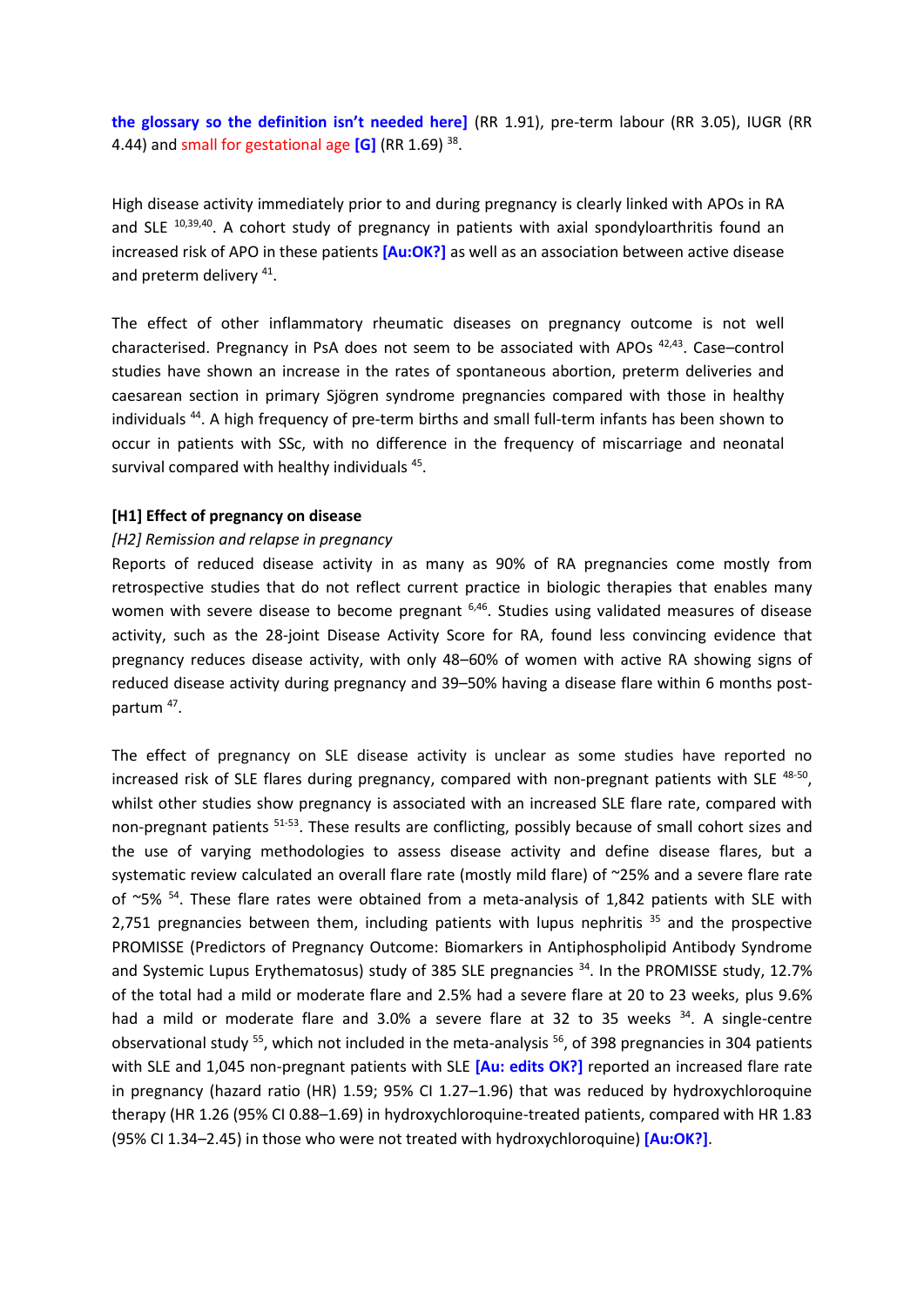Information on disease activity and pregnancy outcomes in women with other inflammatory rheumatic diseases is limited. Some studies show that disease course and severity are not altered by pregnancy in axial spondyloarthritis <sup>57,58</sup> and similar data are conflicting for PsA <sup>42,43,59</sup>.

### *[H2] Presence of autoantibodies*

Anti-SSA/Ro and anti-SSB/La antibodies are usually detected in patients with SLE and primary Sjögren syndrome, are uncommon in RA and are sometimes detected incidentally in patients who lack other features of autoimmune disease <sup>60</sup>. Around 16 weeks gestation, these antibodies cross the placental barrier by active transplacental transfer (Figure 1). This process involves engagement of the Fc region with neonatal Fc receptors on syncytiotrophoblast cells  $61$  and has a number of implications for the fetus and newborn. The most important risk is that of atrioventricular block (AVB) with congenital complete heart block occurring in 1–2% of babies born to anti-SSA/Ro positive mothers with no previously affected pregnancies, known as neonatal lupus syndrome. This risk increases to  $\sim$ 17 % if previous pregnancies have resulted in AVB  $^{62}$ . Less common in children born to mothers who are positive for anti-SSA/Ro antibodies is late-onset cardiomyopathy leading to congestive cardiac failure **[Au:OK?]** <sup>62</sup>. Anti-SSA/Ro positivity and anti-SSB/La positivity have also been associated in three case reports with endocardial fibroelastosis **[G]** , which has a poor cardiac prognosis including end-stage heart failure and death and can occur in the absence of AVB<sup>63</sup>. Other features of neonatal lupus syndrome include a transient subacute cutaneous lupus rash exacerbated by UV exposure after birth, haematological manifestations (such as cytopenias) and hepatobiliary disease <sup>64</sup>. Most of these manifestations resolve in the first 6–9 months of life as maternal anti-SSA/Ro antibodies are cleared from the baby's circulation  $^{64}$ .

Persistent positivity for anti-phospholipid antibodies (aPL) identifies individuals at risk of various specific APOs (one or more unexplained deaths of a morphologically normal fetus at ≥10 weeks gestation; one or more premature births of a morphologically normal neonate before 34 weeks gestation because of eclampsia, preeclampsia, or placental insufficiency **[G]** ; or three or more consecutive spontaneous pregnancy losses at <10 weeks gestation, unexplained by chromosomal abnormalities or by maternal anatomical or hormonal causes) and maternal thrombosis that characterise antiphospholipid syndrome (APS)<sup>65,66</sup>. Common aPL are detected by lupus anticoagulant, anti-cardiolipin and anti-β2 glycoprotein 1 assays **[Au:OK?]** . Lupus anticoagulant positivity seems to be the strongest predictor of APOs in APS 34,67 and triple positivity for all three tests indicates an especially high risk of pregnancy complications and thrombosis <sup>68,69</sup>. The presence of aPL increases the risk of venous thromboembolism in patients with SLE two-fold for anticardiolipin positivity **[Au:OK?]** and six-fold for lupus anticoagulant positivity, compared with normal populations <sup>70</sup>. In patients without an underlying autoimmune disease, venous thrombotic risk is increased 1.5-fold for anticardiolipin positivity and up to 10-fold for lupus anticoagulant positivity 71,72, whilst arterial thrombosis is increased three-fold and four-fold, respectively **[Au:OK?]**  $72$ . However, these estimates, derived from meta-analyses, are limited by a lack of prospective data, small cohort size, lack of controls and variable aPL assay **[Au:OK?]** methodology amongst the source studies. Patients with a history of thrombotic APS have a lower live birth rate than those without thrombosis <sup>69</sup> . A 2019 survey of data **[Au: description OK?]** from the European Registry on Obstetric Antiphospholipid Syndrome<sup>73</sup>, which studied 1,000 women with obstetric APS as defined by the 2006 Sydney classification criteria **[Au:OK?]** <sup>65</sup> , has shown that the live-birth rate is only 49.6% without treatment but rises to 85% with the recommended treatment regimen and to 72.4% with other regimens including low-dose aspirin or low-molecular-weight heparin (LMWH) **[Au: 'but not on the recommended schedule'?]**). Recurrent miscarriages were observed before 10 weeks gestation in 27%, fetal loss in 17% and stillbirth in 18.5% of this cohort of patients with obstetric APS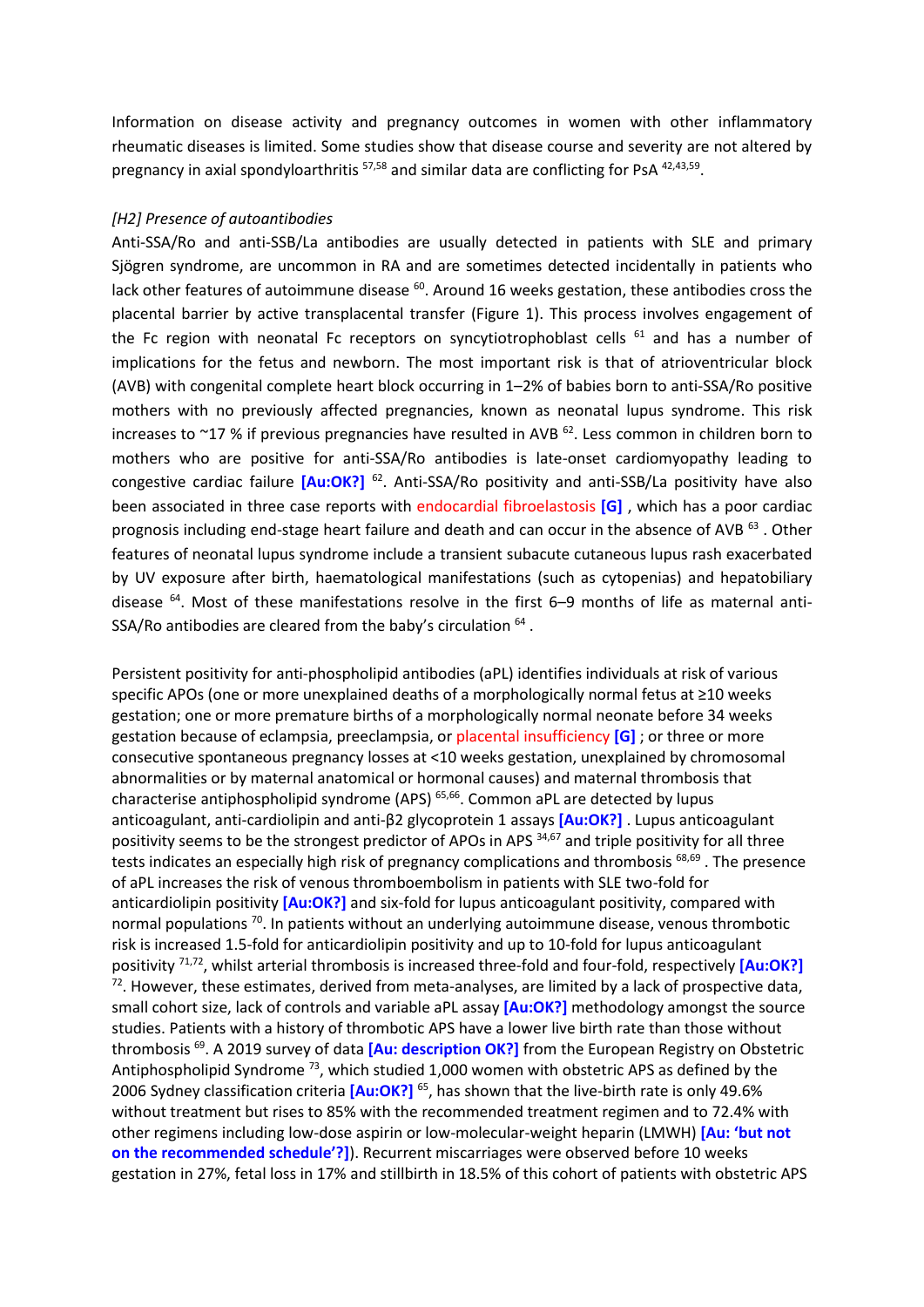**[Au:OK?]** . The survey also reported early preeclampsia (before 34 weeks gestation) in 18.1% and early fetal growth restriction **[Au: change to 'early IUGR' for consistency of terminology?]** (before 34 weeks gestation) in 16.1% of the cases studied **[Au:OK?]** <sup>73</sup> .

### *[H2] Presence of organ dysfunction*

The presence of organ dysfunction as a complication of an inflammatory rheumatic disease greatly increases the prospect of maternal and fetal morbidity and mortality and should therefore be discussed during pregnancy planning. Conception should be delayed if a patient has active disease and organ dysfunction, until a period of disease quiescence and improvement or normalisation of organ function is achieved. For example, the presence (or even history) of active lupus nephritis at conception is a strong predictor of poor maternal and fetal outcomes <sup>56,75</sup>. However, the risk associated with renal disease is not specific to patients with rheumatic disease and prospective studies involving women with chronic kidney disease of various aetiologies have demonstrated increased risks of pre-eclampsia, preterm delivery, small size for gestational age and increased infant and perinatal mortality rates <sup>76-78</sup>. Furthermore, women with advanced chronic kidney disease (stage 4–5) prior to pregnancy have an increased risk of an accelerated decline in renal function, potentially leading to end-stage disease and the need for renal replacement therapy either in pregnancy or shortly after [Au: edits OK?]<sup>79</sup>. Other relative contraindications to pregnancy in patients with inflammatory rheumatic diseases that require multidisciplinary consultation and management include pulmonary hypertension  $^{80}$ , severe interstitial lung disease  $^{81}$ , advanced heart failure  $^{82}$  and previous severe gestational hypertensive disorders despite therapy 83.

### **[H1] Medication**

Predictive tests to stratify patients at risk of disease relapse and thus requiring intensification rather than withdrawal of therapy in pregnancy are lacking. Therefore, treatment decisions are made on the basis of the pattern of disease activity and manifestations and using standard laboratory markers of disease activity. Medications that are compatible with pregnancy therapy should be continued and intensified appropriately during pregnancy to ensure maintenance of disease control and reduce the risk of APOs (Figure 2). The British Society for Rheumatology (BSR) and EULAR have published guidance regarding the use of various anti-rheumatic drugs in pregnancy and breastfeeding  $7-9$ . Evidence-based recommendations are summarised here and in Table 2.

### *[H2] Glucocorticoids*

Glucocoticoids can be divided into non-fluorinated (such as prednisone, prednisolone, hydrocortisone and methylprednisolone) and fluorinated (such as dexamethasone and betamethasone) formulations. Non-fluorinated glucocorticoids are safe in pregnancy and breastfeeding as they are metabolised in the placenta with less than 10% of the active drug reaching the fetus <sup>84</sup> . Titration to the minimum tolerable dose **[G]** of corticosteroid is required to reduce complications such as steroid-induced diabetes mellitus **[Au:OK?]** , hypertension and infections in the mother <sup>85</sup> . Glucocorticoids **[Au:OK?]** are associated with an increased risk of premature birth and some reports have suggested that this increased risk is independent of disease activity  $10,86$ . Some studies in SLE have detected an association between these drugs and premature rupture of the amniotic sac (known as rupture of membranes) surrounding the baby <sup>87</sup>, but other studies did not detect this association <sup>88-90</sup>. Fluorinated corticosteroids are not metabolised by the placenta and cross the placental barrier $91$ , so these drugs should be used for fetal indications only. Dexamethasone has been suggested to cause developmental problems, such as delayed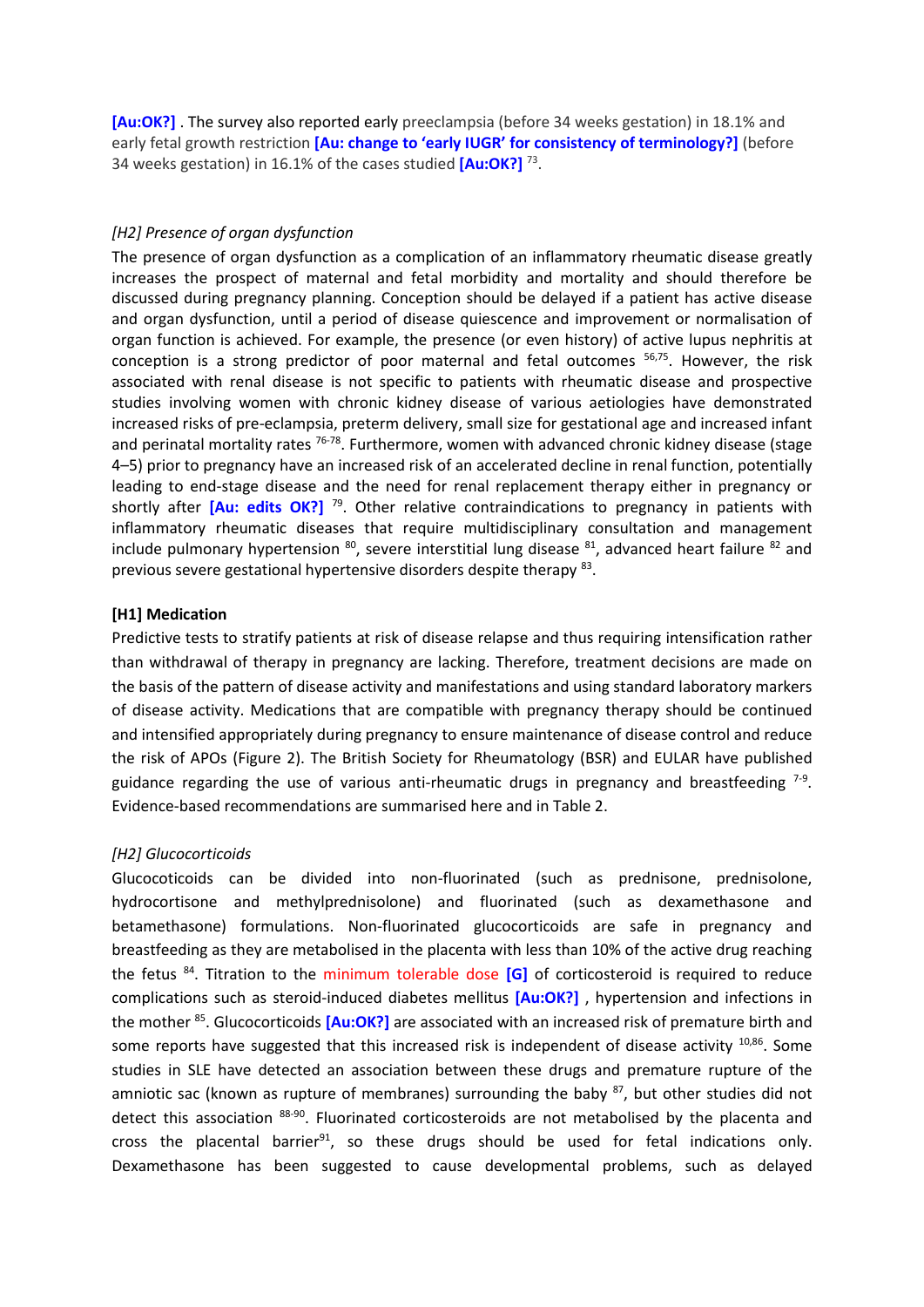neuropsychiatric development **[Au:OK?]** <sup>87</sup> , but this conclusion was not confirmed in two other cohorts of children born to anti-Ro/SSA antibody positive mothers<sup>92,93</sup>. In pregnancy, non-fluorinated corticosteroids are generally administered orally (prednisolone), whereas intravenous administration (for example, with methylprednisolone) is generally used as rescue therapy **[G]** for severe disease. Compared with prednisolone, parenterally administered methylprednisolone has a prolonged duration of action, with equivalent glucocorticoid (anti-inflammatory) effects at a lower dose (80% of prednisolone dose) andsimilar rates of trans-placental transfer **[Au:OK?]** <sup>7</sup> .

### *[H2] Synthetic DMARDs*

A number of conventional synthetic DMARDs should be stopped prior to conception. Methotrexate is teratogenic and should be stopped 3 months before conception  $7,9$ . Leflunomide is potentially teratogenic and has long half-life so a cholestyramine washout to eliminate the drug from the body should be completed pre-conception<sup>94</sup> **[Au:OK?]** . Mycophenolate mofetil is teratogenic and should be stopped 6 weeks before conception <sup>95</sup>. Cyclophosphamide is teratogenic and should be stopped at least 3 months before conception <sup>96</sup>.

Conventional DMARDs that can be continued during pregnancy include hydroxychloroquine, sulfasalazine, azathioprine and the calcineurin inhibitors ciclosporin and tacrolimus  $^{7,9}$ . Women who have conceived while being treated with leflunomide and then stopped this drug and undergone cholestyramine washout in the first trimester <sup>94,97</sup>, or who have been exposed to leflunomide at various stages of pregnancy without washout  $^{98,99}$ , do not have an increased risk of APOs. Although leflunomide does not seem to be a major human teratogen, more data are required before its use during pregnancy can be safely advised.

Targeted synthetic DMARDs (such as apremilast, tofacitinib and baricitinib) are small-molecule inhibitors that are increasingly being used to treat inflammatory rheumatic diseases <sup>100-102</sup>. These drugs should be avoided during pregnancy until data are gathered on the risks associated with their use. The precise timing of when to stop these drugs before pregnancy is unclear, but given their short half-lives (3-12 hours  $100-102$  ), stopping each drug 1 month before conception should be sufficient.

### *[H2] Biologic DMARDs*

Biologic DMARDs are recombinant proteins, usually either monoclonal IgG1 antibodies or fusion proteins containing the Fc portion of IgG1 joined to receptor-blocking proteins. These drugs share similar structure with maternal IgG, which are large proteins (~150 kDa) that are unable to diffuse across the placenta <sup>103</sup>. Active trans-placental transfer of maternal IgG takes place via neonatal Fc receptors on syncytiotrophoblast  $104-106$  and occurs rapidly from 16 weeks of pregnancy onwards  $104-$ <sup>106</sup> (Figure 1). Some biologic DMARDs are fusion proteins containing part or none of the IgG structure , principally etanercept and abatacept. Etanercept is a fusion protein of the soluble TNF receptor 2 and the Fc region of IgG1a and despite the presence of the Fc region has low rates of trans-placental transfer <sup>107,108</sup>. Anakinra is a recombinant human IL-1 receptor antagonist that does not contain any immunoglobulin structure, hence it lacks the Fc region, and has not been found to cross full-term human placenta <sup>109</sup>. Abatacept contains the Fc region of IgG1 fused to the extracellular domain of CTLA-4 and has not yet been associated with any specific pattern of risk <sup>110</sup>. Therefore, it is important to consider carefully both the structure and timing of biologic DMARD exposure during pregnancy.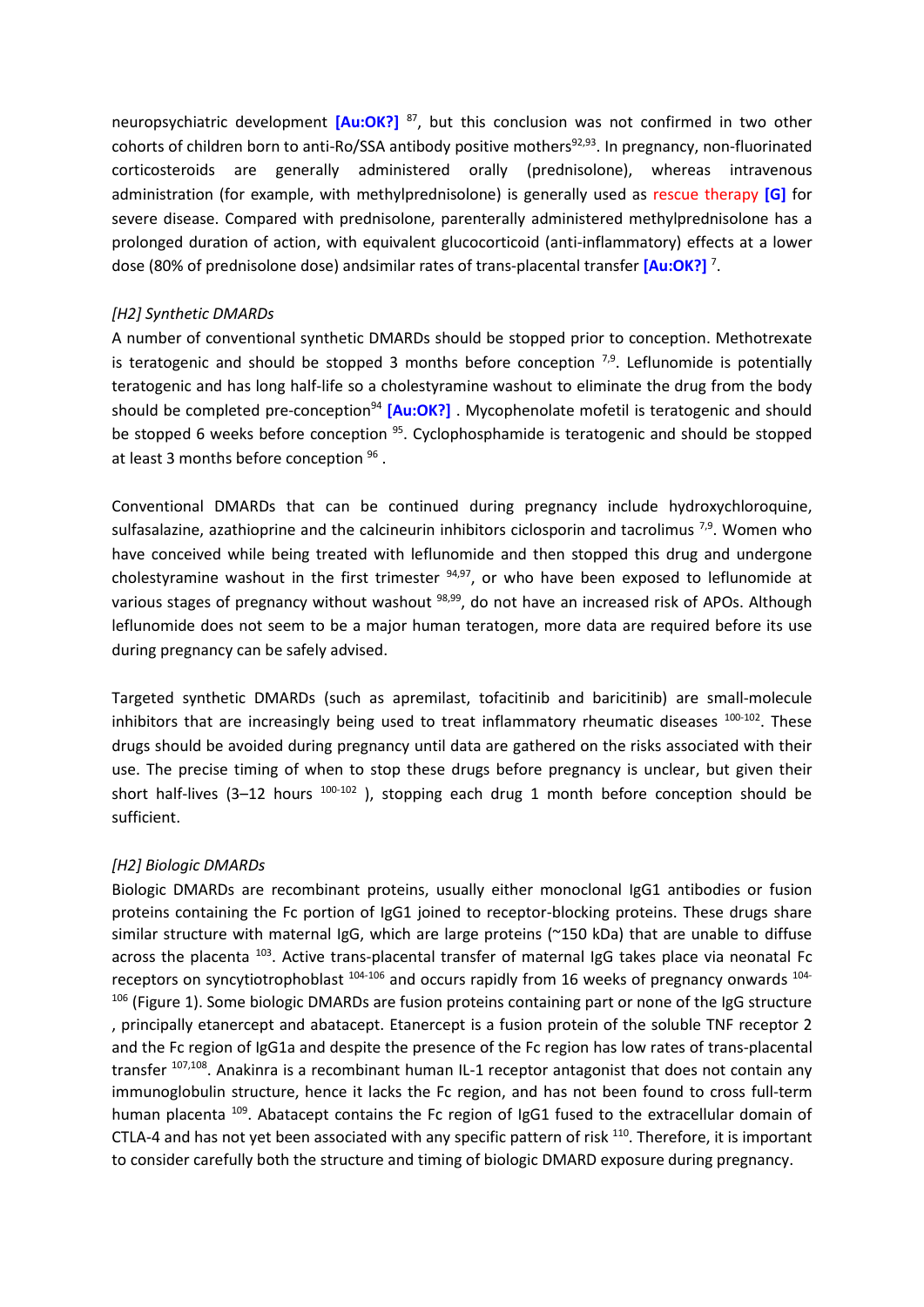Current guidelines recommend that patients treated with TNF inhibitors should continue with these drugs through to the second or third trimester (depending on drug bioavailability based on the halflife of the drug in the circulation, and on transplacental passage based on the structure of the TNF inhibitor). Administration of the TNF inhibitors is usually stopped at appropriate times in pregnancy (Table 3) to ensure that there is no TNF inhibitor in the maternal circulation at the time of birth as it would also be present in the baby and persist in the neonatal circulation, possibly putting the baby at risk of infection [Au:OK?]<sup>7,9</sup>. If there is a concern that an inflammatory rheumatic disease will flare, TNF inhibitors should be continued throughout pregnancy but live vaccines, such as rotavirus and tuberculosis, should be avoided in the exposed infant until 6 months of age. This advice is based on a case of fatal tuberculosis-like disease reported post-BCG vaccination in an infant who was not breastfed but was exposed throughout pregnancy to infliximab, a TNF-inhibitor with a long half-life in infants [Au:OK?]<sup>111</sup>. Certolizumab pegol, a PEGylated Fab' that is specific for TNF, has minimal levels of transfer across the placenta  $112$  and into breastmilk  $113$ , and is therefore licenced by the European Medicines Agency and Food and Drug Administration for use during pregnancy and breastfeeding.

Current British and European guidelines recommend that other biologic DMARDs (such as rituximab, belimumab, anakinra, and tocilizumab) are stopped in advance of pregnancy owing to limited data 7,9. However, some of these drugs (anakinra and tocilizumab) have been recommended for use during pregnancy if other treatment options are limited and the benefits of maintaining disease suppression with these biologic agents outweigh the risks <sup>114,115</sup>.

Increasingly, biosimilars are replacing existing originator biologic DMARDs. To date, published evidence on the use of biosimilars in pregnancy is very limited. Given their similarity to originator compounds in terms of identical molecular target and antibody structure with variation only in posttranslational modifications (as exists between different batches of existing originator biologic DMARDs), it seems reasonable to counsel patients regarding the use of biosimilars in pregnancy on the basis of the existing evidence for each originator compound **[Au:OK?]** .

### *[H2] Analgesics*

Conventional NSAIDs are generally safe, but should be avoided in the third trimester owing to their effects upon the ductus arteriosus **[G] [Au: definition is provided in the glossary]** , namely the premature closure of this vessel leading to progressive right heart dysfunction, congestive heart failure and intrauterine death, and should be used with caution in the first trimester owing to a low risk of miscarriage [Au:OK?]<sup>8</sup>. However, cyclooxygenase-2-selective NSAIDs are not recommended because of a lack of data and the theoretical risks that these drugs could impair fertilisation, implantation and maintenance of pregnancy [Au:OK?]<sup>116</sup>.

Codeine is compatible with pregnancy and during peri-conception for acute pain <sup>8</sup>. British Society for Rheumatology guidelines state that no consistent evidence exists to recommend dose-reduction before delivery, but neonatologists should be aware of maternal use of codeine during breastfeeding, owing to the risk of central nervous system depression resulting from unpredictable metabolism of codeine to morphine **[Au:OK?]** <sup>8</sup> .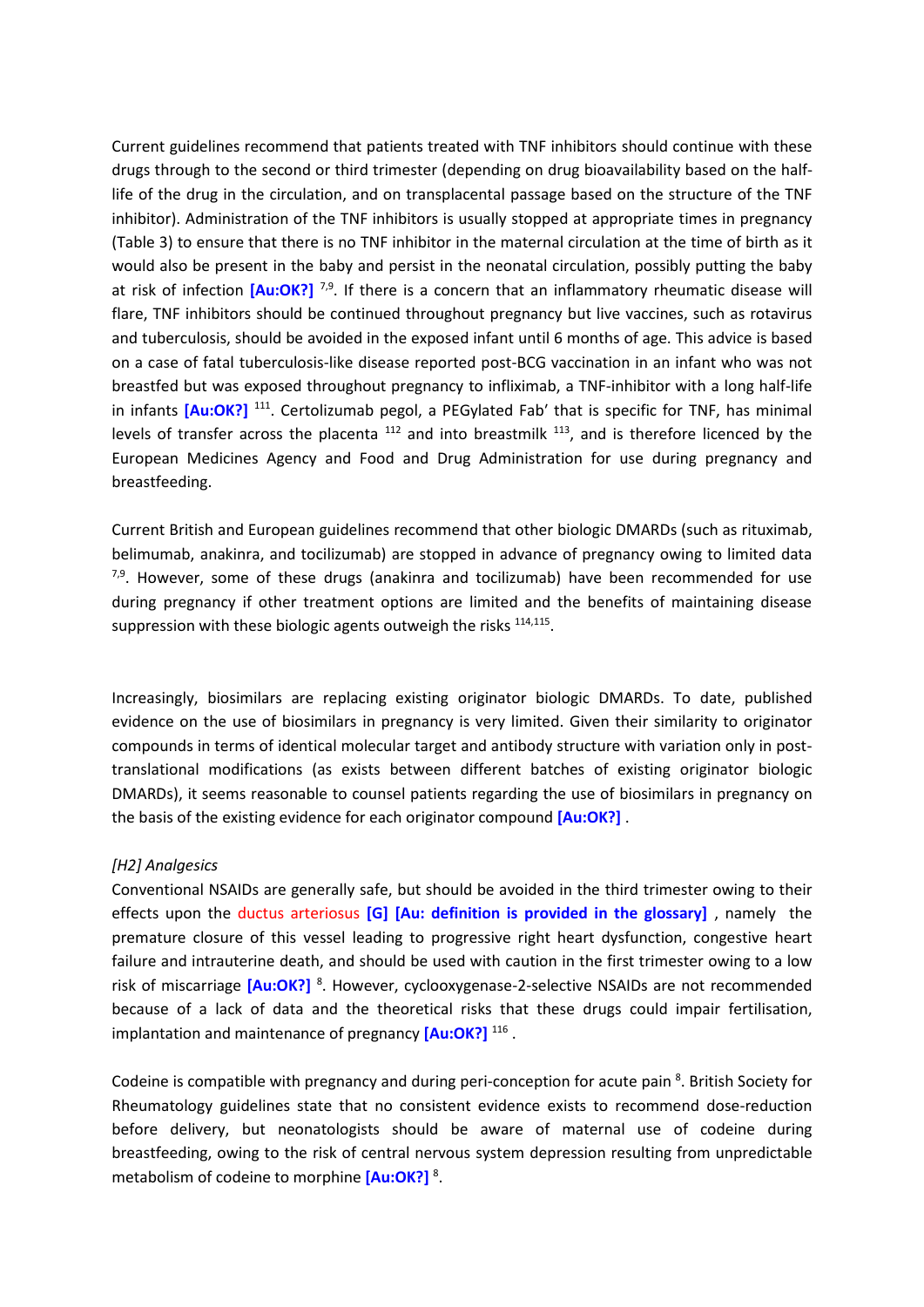Amitriptyline, gabapentin and pregabalin are commonly used to treat chronic pain. Amitriptyline is safe to use during pregnancy, but gabapentin or pregabalin are not recommended <sup>8</sup>.

### *[H2] Co-morbidity medications*

A review of the entire drug list prescribed to each patient is important to ensure that all medications prescribed for co-morbidities, particularly those commonly associated with inflammatory rheumatic diseases, are compatible with pregnancy. In the event of pregnancy, patients with pre-existing hypertension should be instructed to switch from angiotensin converting enzyme (ACE) inhibitors, angiotensin II receptor blockers and chlorothiazide agents associated with congenital anomalies to alternative antihypertensive drugs, such as labetalol nifedipine or methyldopa  $117$ . In addition, women at moderate or high risk of preeclampsia should avoid excessive dietary salt intake and should take low-dose aspirin **[Au:OK?]** 118,119 . Patients receiving an ACE inhibitor to reduce proteinuria before pregnancy might have greater proteinuria as a result of stopping the ACE inhibitor and the increased glomerular filtration rate (of 50–80%) in pregnancy. Even in patients with diabetic nephropathy this change does not signify worsening renal disease and proteinuria often returns to baseline post-partum<sup>120</sup>. Warfarin is contraindicated in pregnancy owing to an increased risk of congenital abnormalities if continued after week 6 of gestation, so patients taking warfarin should switch to LMWH once pregnancy is confirmed [Au:OK?]<sup>8</sup>.

### **[H1] Management during pregnancy**

*[H2] General principles*

Patients with inflammatory rheumatic diseases who are planning pregnancy or who are pregnant should be managed in a multidisciplinary setting with close obstetric and rheumatological monitoring, involving regular clinical, laboratory and obstetric ultrasound evaluations and the advice of other specialists depending on organ involvement. Risk stratification should be performed according to degree and extent of maternal disease as well as the antibody status of the patient (aPL, anti-SSA/Ro and anti-SSB/La antibodies) **[Au:OK?]**. The overall goal is to develop an individualised plan for management to suppress disease activity using a treat-to-target approach during pregnancy to optimise the chance of a successful pregnancy outcome (Figure 3).

## *[H2] Maintenance and monitoring of disease control*

Disease control is maintained by continued prescription of medications that are compatible with pregnancy. For patients with inflammatory arthritis, sulfasalazine and hydroxychloroquine are ideal maintenance therapies  $^{7,9}$  and with the caveats already discussed biologic DMARDs might be considered. In patients with SLE, hydroxychloroquine is a mainstay of treatment and discontinuation of this drug is associated with an increased risk of flares and APOs in pregnancy <sup>15,16,55</sup>. Other suitable DMARDs include azathioprine, ciclosporin and tacrolimus  $7,9$ .

Glucocorticoids can be used to treat any inflammatory rheumatic disease, particularly to treat disease flares, and should be titrated to the minimum tolerable dose to maintain disease control and limit steroid related side-effects such as hyperglycaemia and bone loss 17,85. Concomitant use of calcium and vitamin D to the end of lactation is also particularly important for patients treated with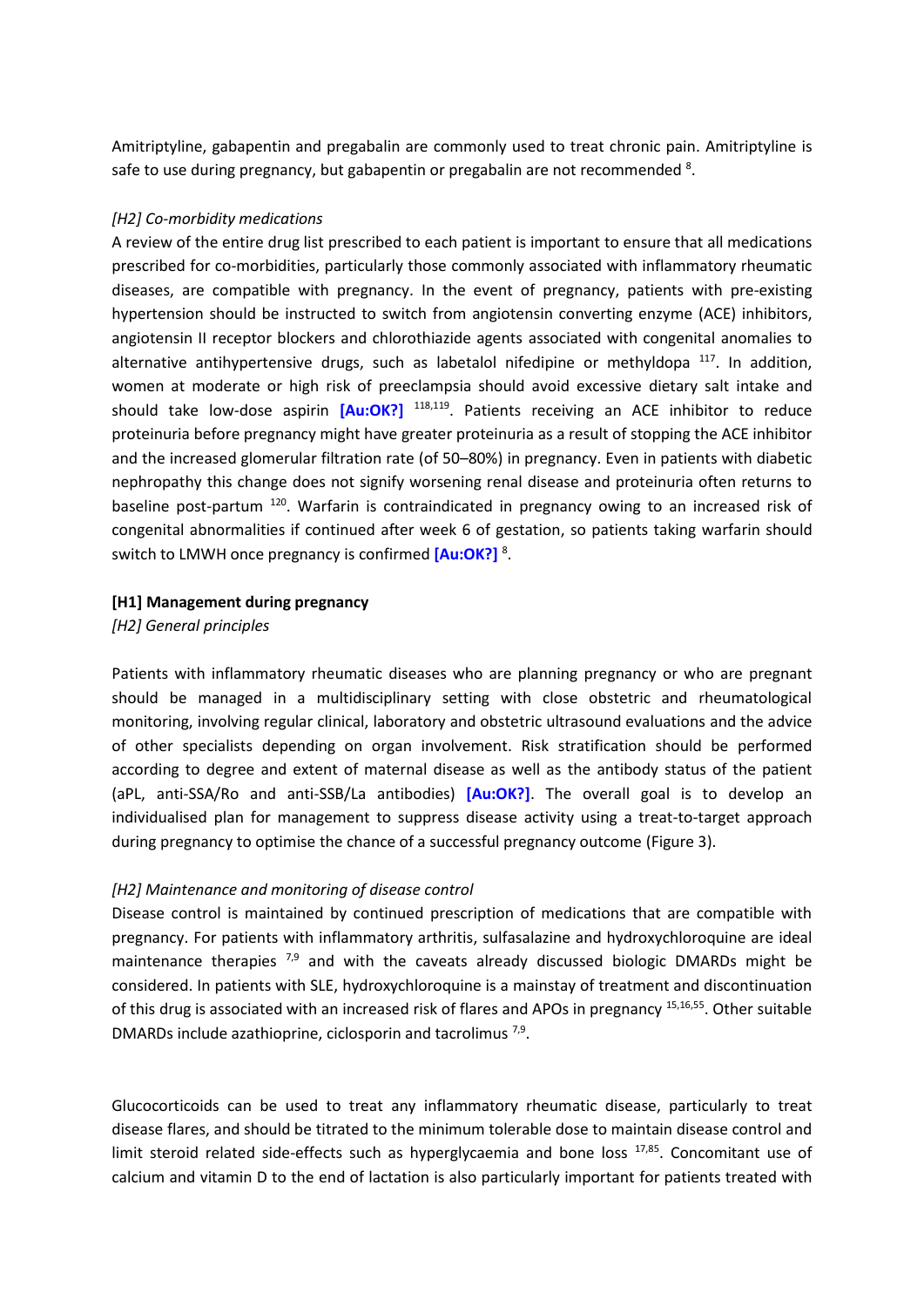glucocorticoids and/or heparin as they are at increased risk of osteoporosis <sup>17,121</sup>. All pregnant patients with SLE at high risk of pre-eclampsia, including those with lupus nephritis or positive for aPL, should be treated with low-dose aspirin (≤150mg daily), which has been shown to reduce the risk of pre-eclampsia in non-SLE high-risk pregnancies <sup>17,122</sup>.

When monitoring disease activity in pregnancy, awareness of physiological changes of pregnancy that resemble those of disease flare is important. Examples of such changes include proteinuria (up to 300 mg per day), increased erythrocyte sedimentation rate (up to 70 mm/h), a 2–3-fold rise in complement levels or a fall in haemoglobin levels (<110g/l) <sup>123</sup>. In addition, increasing degrees of back pain and swelling of the hands, feet and knees are common in late pregnancy and could be mistaken for arthritis flare. Therefore, C-reactive protein is a more accurate indicator of inflammation than erythrocyte sedimentation rate in pregnancy  $123$  and should be used in this situation for monitoring, except in SLE for which any fall in complement (C3 or C4) of ≥25% is important, even if into the 'normal' range  $^{17}$ .

For most inflammatory rheumatic diseases, the same outcome assessment for non-pregnant patients is used during pregnancy, but the use of modified disease activity scores is recommended in some conditions. For example, a modified 28-joint disease activity score for RA includes a measure of C-reactive protein (DAS28-CRP) and unlike the standard DAS28 lacks the global health score [Au:OK?], which can be affected by pregnancy itself<sup>47</sup>. Due to the complexity of SLE assessment in pregnancy, a disease activity index has been developed and validated by modifying the British Isles Lupus Assessment Group (BILAG2004) to create the BILAG2004-Pregnancy index so that physiological changes of pregnancy do not influence the score <sup>124</sup>.

## *[H2] Monitoring for pregnancy complications*

Women with inflammatory rheumatic diseases should seek antenatal care early (before 12 weeks of pregnancy ) and this care should be managed in a multidisciplinary setting. Clinical assessment of the mother and the baby should include measurement of blood pressure, urinalysis and blood tests that are in addition to routine pregnancy monitoring, such as for autoantibody status and disease activity. In addition, obstetric ultrasound scans are required at specified intervalsto record fetal anatomy, growth and development as recommended for healthy pregnancy with additional monitoring in the third trimester for SLE and APS pregnancies 17,73.

## *[H2] Prevention and treatment of pre-eclampsia*

There is an increased risk of pre-eclampsia in patients with inflammatory rheumatic diseases, particularly in patients with SLE, previous renal disease or patients treated with concomitant glucocorticoids <sup>17,33-37</sup>. Risk factors for pre-eclampsia and APOs in SLE pregnancy include high disease activity at conception and during pregnancy, a history of lupus nephritis, maternal hypertension, presence of aPL, low complement levels and thrombocytopenia<sup>125</sup>. All patients with an increased risk of pre-eclampsia should be treated with low-dose aspirin until delivery <sup>17,54</sup>. In addition, they should be monitored for development of pre-eclampsia, which includes measurement of blood pressure and urine protein at each visit and fetal ultrasound and uterine artery Doppler ultrasound **[G]** flow studies as ordered by obstetric consultants. Bilateral uterine notching, indicating abnormal blood flow, between 23 and 25 weeks gestation can be used to predict early-onset preeclampsia and gestational hypertension <sup>126</sup>. In addition, measurement of circulating angiogenic factors (including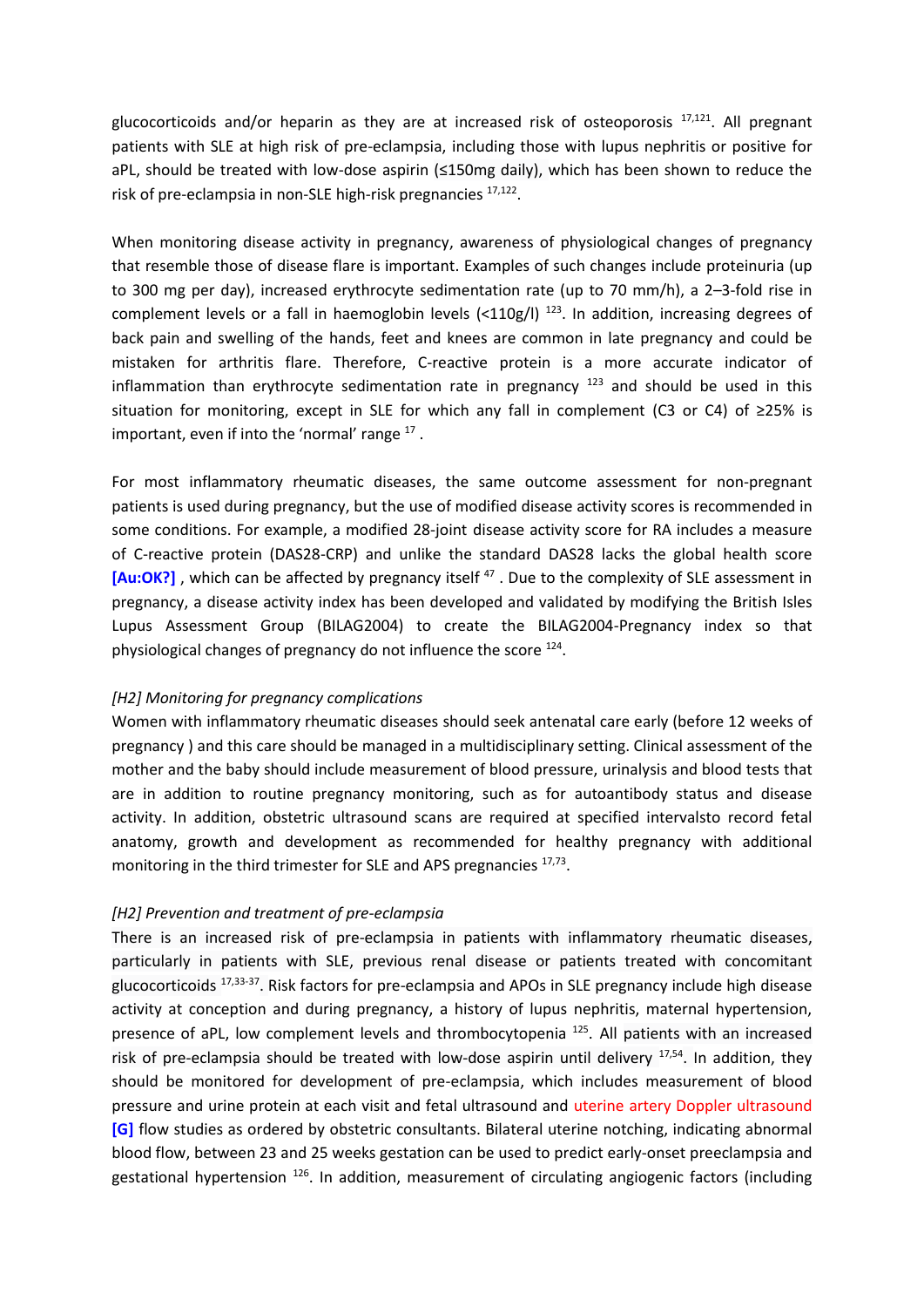soluble Fms-like-tyrosine kinase 1, placental growth factor and soluble endoglin), which are dysregulated in preeclampsia in non-autoimmune pregnancies <sup>127</sup>, can also be used to predict the risk of various APOs, including preeclampsia in patients with SLE<sup>128</sup>.

First-line treatment of hypertension in pregnancy is labetalol, with alternatives being methyldopa and nifedipine; ACE inhibitors, angiotensin II receptor blockers and chlorothiazide diuretics are associated with congenital malformations<sup>129</sup>.

Distinguishing between lupus nephritis and preeclampsia is challenging but important, as the management of these conditions is different <sup>130</sup>. Both conditions are characterised by proteinuria, oedema, renal impairment, hypertension and thrombocytopenia. Indicators of lupus nephritis include falling (or failure to rise of) C3 and C4 levels, a rising titre of antibodies specific for doublestranded DNA, active urinary sediment and other clinical indicators of SLE activity, such as skin disease, arthritis and cytopenia <sup>130</sup>. Anti-C1q antibodies are also associated with renal involvement in SLE  $131$  and might therefore function as a biomarker of active SLE. By contrast, many of these features are lacking in pre-eclampsia and unlike lupus nephritis, in pre-eclampsia C3 and C4 levels often increase <sup>130</sup>. If these tests are indecisive a renal biopsy is required to differentiate between lupus nephritis and pre-eclampsia. Depending on the clinical circumstances and the gestation of the pregnancy, premature delivery of the fetus might be mandated as the only cure for pre-eclampsia is delivery of the baby and potent immunosuppression cannot be given for serious renal lupus flare until after delivery due the increased risk of adverse events that would affect the mother and baby in this situation. Multi-disciplinary care is critical in this situation as inappropriate management could result in the death of the baby and/or mother 122,133.

### *[H2] Thromboprophylaxis and anticoagulation*

Pregnancy itself is a pro-coagulant state with alterations in both coagulation and fibrinolysis, presumably to reduce blood loss at delivery <sup>123</sup>, and this procoagulant risk is increased in various inflammatory rheumatic diseases <sup>134</sup> , particularly APS 65,67,73 . Thromboprophylaxis **[G]** is required with therapeutic anticoagulation in APS and is a consideration **[Au:OK?]** with anti-platelet therapy in other conditions, principally SLE <sup>17,67,73</sup>. Treatment to prevent recurrent early miscarriage is the only management in obstetric APS supported by clinical trial data <sup>67,73</sup>. Dual treatment with low-dose aspirin and LMWH is the standard-of-care for all patients with APS. Warfarin is contra-indicated in pregnancy due to its teratogenic effects and patients being anticoagulated with this drug should be switched to a therapeutic dose of LMWH once pregnancy is confirmed <sup>8</sup>. Evidence is lacking regarding the safety of the direct oral anticoagulants apixaban, rivaroxaban, dabigatran and fondaparinux in pregnancy and use of these drugs is therefore not recommended <sup>135</sup>.

### *[H2] Anti-SSA/Ro and anti-SSB/La complications*

Using fetal cardiac ultrasound **[G]** , screening for congenital heart block **[G]** in pregnancies of anti-SSA/Ro-positive and/or anti-SSB/La-positive mothers with a previously affected child should begin at 16 weeks of pregnancy <sup>17</sup>. For anti-SSA/Ro-positive and/or anti-SSB/La-positive women with no previous congenital heart block, most fetal cardiologists recommend an initial fetal cardiac ultrasound scan at 16–20 weeks with a repeat at 28 weeks if the initial scan is normal. Once established, complete AVB is irreversible and cardiac pacing **[G]** is almost always required, but specialist management of any associated cardiac disease might improve fetal outcome <sup>136</sup>.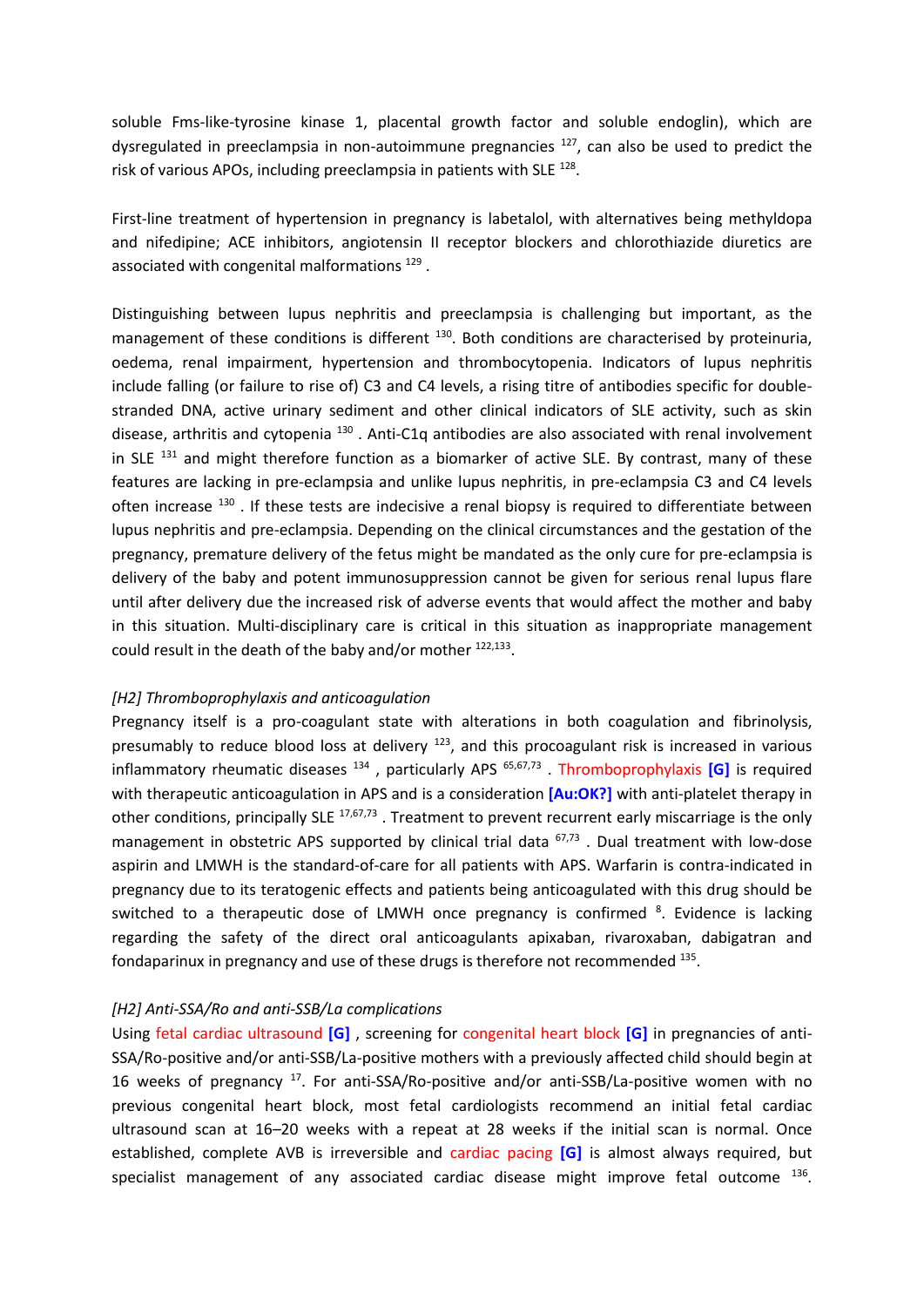Fluorinated glucocorticoids have been used to treat early stages of AVB  $^{137}$ , but the benefit of this therapy has not been proven. Hydroxychloroquine, however, is associated with a reduction in the rate of recurrent AVB in future pregnancies after an affected pregnancy <sup>138</sup> and a lower rate of AVB in babies born to mothers with anti-SSA/Ro antibodies with or without SLE  $^{139,140}$ . Non-cardiac neonatal lupus manifestations are transient <sup>141</sup> and specific treatment is not required .

### *[H2] Management of flares and organ dysfunction*

Standard management of inflammatory rheumatic disease flares in pregnancy is to treat with systemic glucocorticoids and add other DMARDs depending upon the disease and type of manifestation (Figure 2). In inflammatory arthritis, addition of sulfasalazine and/or hydroxychloroquine is suitable to maintain disease control<sup>7,9</sup>. For connective tissue disease or vasculitis, azathioprine is preferred  $^{7,9}$  and in the case of lupus nephritis or cytopenia, tacrolimus may be used alone or in combination with glucocorticoids and/or other DMARDs in pregnancy <sup>142</sup>. In the case of severe maternal inflammatory rheumatic disease, intravenous immunoglobulins and plasma exchange might be therapeutic <sup>143,144</sup>; premature delivery of the fetus should also be considered, to reduce the adverse consequences of chronic intrauterine asphyxia that can arise from impaired placental function caused by maternal disease <sup>145</sup> **[Au:OK?]** .

### **[H1] Post-partum management [Au:OK?]**

### *[H2] Risk of post-partum flare*

Post-partum inflammatory rheumatic disease flares are common but vary considerably in severity and timing, from several days to 3–6 months after delivery <sup>47,55,58,146</sup>. Evidence that increasing the dose of glucocorticoids will prevent flare does not exist, but it is possible that flares are worsened **[Au:OK?]** by patients discontinuing therapy for fear of harming their baby when breastfeeding.

### *[H2] Drugs and breastfeeding*

Drugs that can be used in pregnancy are usually compatible with breastfeeding, but few trials have tested this compatibility (Table 4). Certolizumab pegol is the only TNF inhibitor licensed by the European Medicines Agency and Food and Drug Administration for use during breast-feeding as it has minimal transfer into breast milk <sup>113</sup>. Most inflammatory rheumatic disease flares are treated by starting or increasing the dose of existing oral prednisolone or intramuscular methylprednisolone 130 . Hydroxychloroquine is compatible with pregnancy and, although it enters the breast milk  $7,9,147$ , evidence does not exist that this can harm the baby. Similarly, sulphasalazine is commonly used by mothers with various inflammatory conditions. However, 5mg daily folic acid should be taken during pregnancy and breastfeeding to prevent folate deficiency in the baby  $\frac{7}{1}$ . Patients treated with LMWH in pregnancy should continue this drug for 6 weeks post-partum <sup>148</sup> and patients previously taking warfarin can re-start this drug during breastfeeding <sup>8,</sup> [Au: placement of references OK?] The safety of the direct oral anticoagulants (such as apixaban, rivaroxaban, dabigatran and fondaparinux) during breastfeeding is unknown and these drugs are therefore not recommended during breastfeeding<sup>135</sup>.

### *[H2] Contraception*

Contraception should be discussed soon after delivery for women with inflammatory rheumatic diseases and at risk of post-partum flare to ensure that they do not have a further pregnancy that is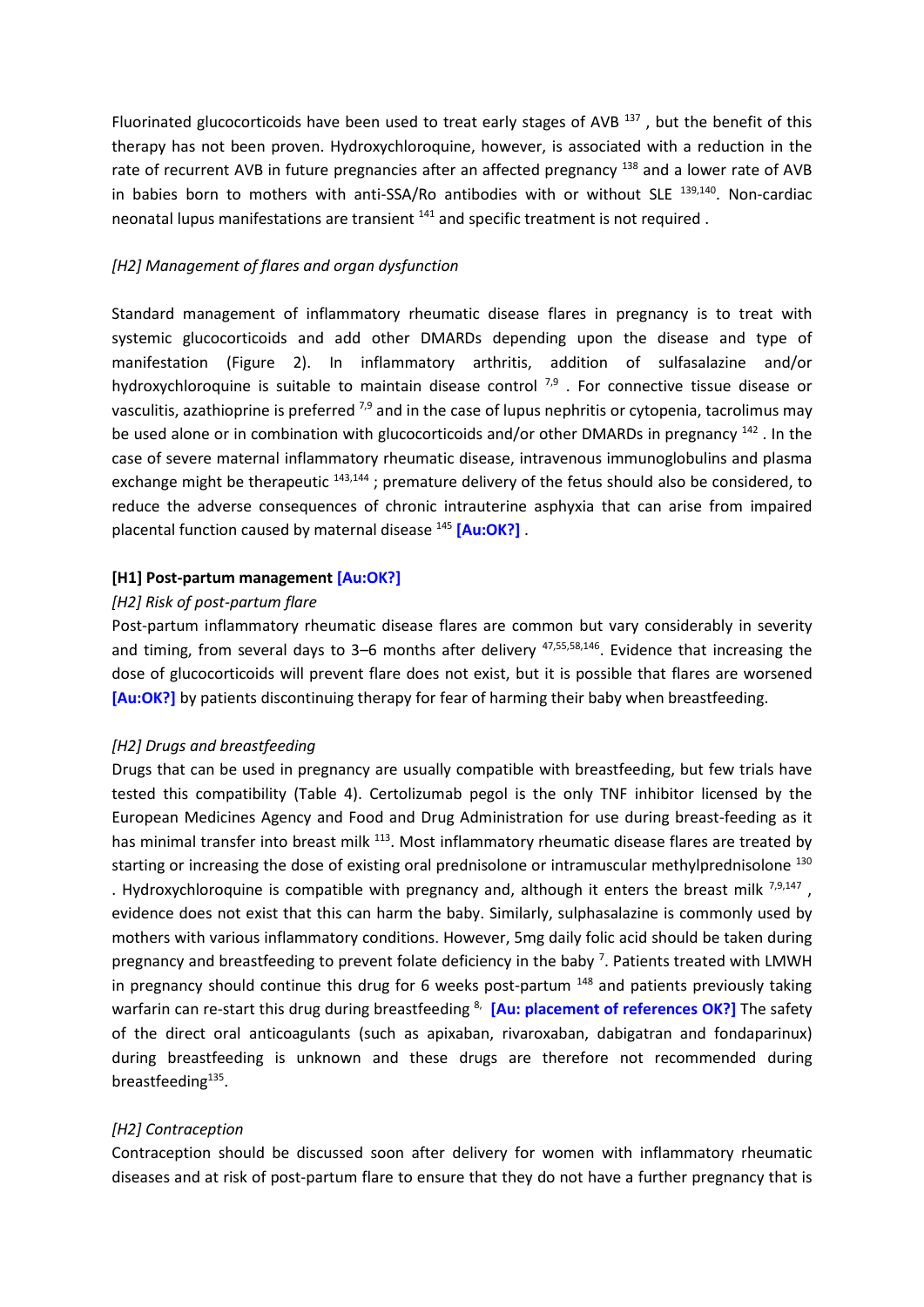unplanned  $17$ . Many women still think that breast-feeding will protect them from further pregnancy. The most appropriate contraception method is probably the method they used before pregnancy. An intrauterine device, such as a horomone-releasing coil **[Au: edited to avoid using a brand name, OK?]**, is a viable and safe option for a patient to consider and discuss with their general practitioner. Risk of infection is low **[Au:OK?]** in women using intrauterine devices and DMARDs, except in individuals whose behaviour, independent of their disease and its treatment, puts them at increased risk **[Au:OK?]**.

#### [H1] **Conclusions**

Pregnancy in patients with inflammatory rheumatic diseases has the best outcomes if women conceive during disease remission and with appropriate therapy. Persistent disease activity and disease flares in pregnancy are associated with an increased risk of IUGR, having babies that are small for gestational age **[Au:OK?]** and premature delivery. During pregnancy, screening and managing active disease and the increased risk of pre-eclampsia are important, particularly in patients with a history of hypertension, RA or SLE (especially lupus nephritis and APS). Women with inflammatory rheumatic diseases require specific advice about drug therapy while trying to conceive, during pregnancy and while breastfeeding and should be aware of the risk of post-partum flares. However, with careful planning, monitoring and treatment, most women with these diseases can have successful pregnancies.

**[Au: The reference list has several duplicate entries. Please remove the duplicates and ensure the rest of the references are renumbered accordingly. If this cannot be done easily using your reference manager, please let us know and we will sort it out before the proofs are made.**

#13 & #50: Urowitz, M. B., Gladman, D. D., Farewell, V. T., Stewart, J. & McDonald, J. Lupus and **pregnancy studies.** *Arthritis Rheum* **36, 1392-1397 (1993).**

**#14 & #37: Chakravarty, E. F. et al. Factors that predict prematurity and preeclampsia in pregnancies that are complicated by systemic lupus erythematosus. American Journal of Obstetrics and Gynecology 192, 1897-1904 (2005).**

#31 & #41: Zbinden, A., van den Brandt, S., Ostensen, M., Villiger, P. M. & Forger, F. Risk for **adverse pregnancy outcome in axial spondyloarthritis and rheumatoid arthritis: disease activity matters. Rheumatology 57, 1235-1242, doi:10.1093/rheumatology/key053 (2018).]**

**#35 & #56: Smyth, A.** *et al.* **A systematic review and meta-analysis of pregnancy outcomes in patients with systemic lupus erythematosus and lupus nephritis.** *Clin J Am Soc Nephrol* **5, 2060- 2068 (2010).**

**#46 & #146: Jethwa, H., Lam, S., Smith, C. & Giles, I. Does Rheumatoid Arthritis Really Improve During Pregnancy? A Systematic Review and Metaanalysis.** *J Rheumatol* **46, 245-250, doi:10.3899/jrheum.180226 (2019).]**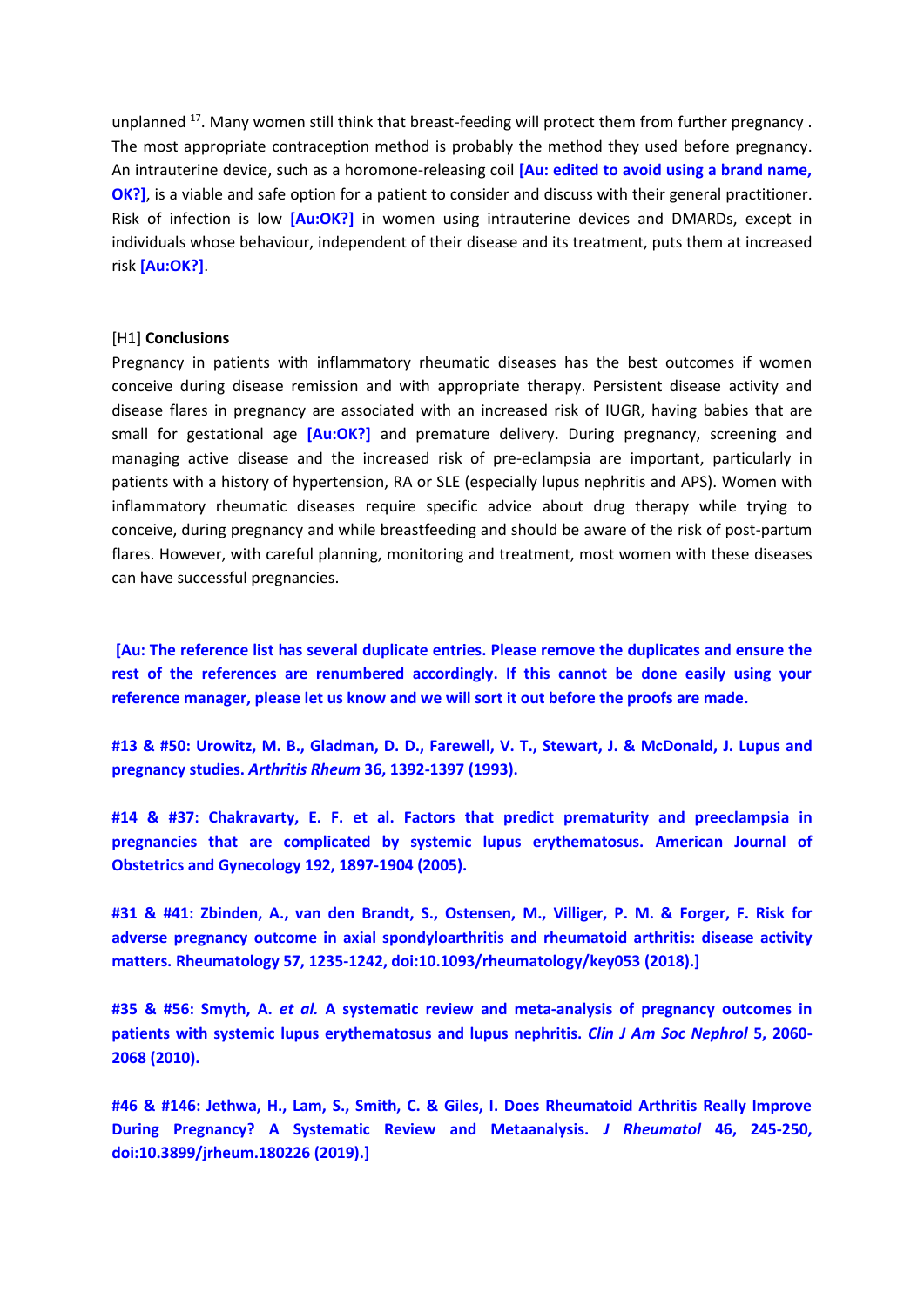- 1 Symmons, D. *et al.* The prevalence of rheumatoid arthritis in the United Kingdom: new estimates for a new century. *Rheumatology* **41**, 793-800, doi:DOI 10.1093/rheumatology/41.7.793 (2002).
- 2 Rees, F. *et al.* The incidence and prevalence of systemic lupus erythematosus in the UK, 1999-2012. *Ann Rheum Dis* **75**, 136-141, doi:10.1136/annrheumdis-2014-206334 (2016).
- 3 Ogdie, A. *et al.* Prevalence and treatment patterns of psoriatic arthritis in the UK. *Rheumatology* **52**, 568-575, doi:10.1093/rheumatology/kes324 (2013).
- 4 Haroon, N. N., Paterson, J. M., Li, P. & Haroon, N. Increasing proportion of female patients with ankylosing spondylitis: a population-based study of trends in the incidence and prevalence of AS. *Bmj Open* **4**, doi:10.1136/bmjopen-2014-006634 (2014).
- 5 Royle, J. G., Lanyon, P. C., Grainge, M. J., Abhishek, A. & Pearce, F. A. The incidence, prevalence, and survival of systemic sclerosis in the UK Clinical Practice Research Datalink (vol 37, pg 2103, 2018). *Clinical rheumatology* **37**, 2601-2601, doi:10.1007/s10067-018-4219- 7 (2018).
- 6 Ostensen, M. *et al.* State of the art: Reproduction and pregnancy in rheumatic diseases. *Autoimmun Rev* **14**, 376-386, doi:10.1016/j.autrev.2014.12.011 (2015).
- 7 Flint, J. *et al.* BSR and BHPR guideline on prescribing drugs in pregnancy and breastfeeding-Part I: standard and biologic disease modifying anti-rheumatic drugs and corticosteroids. *Rheumatology (Oxford)*, doi:10.1093/rheumatology/kev404 (2016).
- 8 Flint, J. *et al.* BSR and BHPR guideline on prescribing drugs in pregnancy and breastfeeding-Part II: analgesics and other drugs used in rheumatology practice. *Rheumatology (Oxford)*, doi:10.1093/rheumatology/kev405 (2016).
- 9 Gotestam Skorpen, C. *et al.* The EULAR points to consider for use of antirheumatic drugs before pregnancy, and during pregnancy and lactation. *Ann Rheum Dis* **75**, 795-810, doi:10.1136/annrheumdis-2015-208840 (2016).
- 10 de Man, Y. A. *et al.* Association of higher rheumatoid arthritis disease activity during pregnancy with lower birth weight: results of a national prospective study. *Arthritis Rheum* **60**, 3196-3206, doi:10.1002/art.24914 (2009).
- 11 Clowse, M. E. B., Magder, L. S., Witter, F. & Petri, M. The impact of increased lupus activity on obstetric outcomes. *Arthritis Rheum-Us* **52**, 514-521 (2005).
- 12 Ko, H. S. *et al.* Pregnancy Outcomes and Appropriate Timing of Pregnancy in 183 pregnancies in Korean Patients with SLE. *Int J Med Sci* **8**, 577-583 (2011).
- 13 Urowitz, M. B., Gladman, D. D., Farewell, V. T., Stewart, J. & Mcdonald, J. Lupus and Pregnancy Studies. *Arthritis Rheum-Us* **36**, 1392-1397 (1993).
- 14 Chakravarty, E. F. *et al.* Factors that predict prematurity and preeclampsia in pregnancies that are complicated by systemic lupus erythematosus. *American Journal of Obstetrics and Gynecology* **192**, 1897-1904 (2005).
- 15 Cortes-Hernandez, J. *et al.* Clinical predictors of fetal and maternal outcome in systemic lupus erythematosus: a prospective study of 103 pregnancies. *Rheumatology* **41**, 643-650 (2002).
- 16 Clowse, M. E. B., Magder, L., Witter, F. & Petri, M. Hydroxychloroquine in lupus pregnancy. *Arthritis Rheum-Us* **54**, 3640-3647 (2006).
- 17 Andreoli, L. *et al.* EULAR recommendations for women's health and the management of family planning, assisted reproduction, pregnancy and menopause in patients with systemic lupus erythematosus and/or antiphospholipid syndrome. *Ann Rheum Dis* **76**, 476-485 (2017).
- 18 Clowse, M. E., Chakravarty, E., Costenbader, K. H., Chambers, C. & Michaud, K. Effects of infertility, pregnancy loss, and patient concerns on family size of women with rheumatoid arthritis and systemic lupus erythematosus. *Arthritis Care Res (Hoboken)* **64**, 668-674, doi:10.1002/acr.21593 (2012).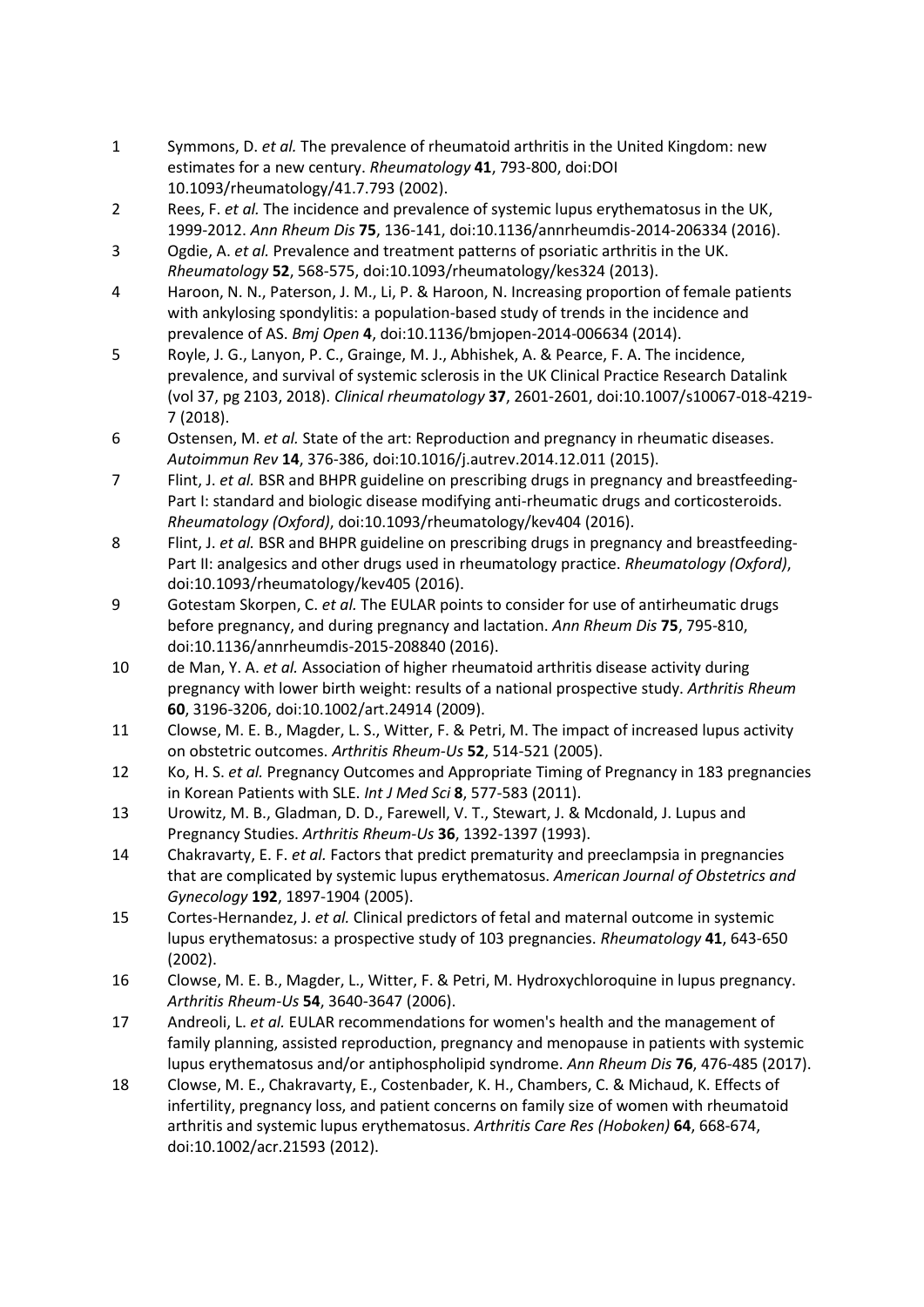- 19 Helland, Y., Dagfinrud, H. & Kvien, T. K. Perceived influence of health status on sexual activity in RA patients: associations with demographic and disease-related variables. *Scand J Rheumatol* **37**, 194-199, doi:10.1080/03009740701867349 (2008).
- 20 Schmidt, R. J. & Holley, J. L. Fertility and contraception in end-stage renal disease. *Adv Ren Replace Ther* **5**, 38-44 (1998).
- 21 Morel, N. *et al.* Study of anti-Mullerian hormone and its relation to the subsequent probability of pregnancy in 112 patients with systemic lupus erythematosus, exposed or not to cyclophosphamide. *J Clin Endocrinol Metab* **98**, 3785-3792, doi:10.1210/jc.2013-1235 (2013).
- 22 Khnaba, D. *et al.* Sexual dysfunction and its determinants in Moroccan women with rheumatoid arthritis. *Pan Afr Med J* **24**, 16, doi:10.11604/pamj.2016.24.16.9081 (2016).
- 23 Hansen, K. R. *et al.* A new model of reproductive aging: the decline in ovarian non-growing follicle number from birth to menopause. *Hum Reprod* **23**, 699-708, doi:10.1093/humrep/dem408 (2008).
- 24 Ostensen, M. Sexual and reproductive health in rheumatic disease. *Nature reviews. Rheumatology* **13**, 485-493, doi:10.1038/nrrheum.2017.102 (2017).
- 25 Martinez, F. Update on fertility preservation from the Barcelona International Society for Fertility Preservation-ESHRE-ASRM 2015 expert meeting: indications, results and future perspectives. *Hum Reprod* **32**, 1802-1811, doi:10.1093/humrep/dex218 (2017).
- 26 Chakravarty, E. F., Nelson, L. & Krishnan, E. Obstetric hospitalizations in the United States for women with systemic lupus erythematosus and rheumatoid arthritis. *Arthritis Rheum* **54**, 899-907, doi:10.1002/art.21663 (2006).
- 27 Lin, H. C., Chen, S. F., Lin, H. C. & Chen, Y. H. Increased risk of adverse pregnancy outcomes in women with rheumatoid arthritis: a nationwide population-based study. *Ann Rheum Dis* **69**, 715-717, doi:10.1136/ard.2008.105262 (2010).
- 28 Skomsvoll, J. F., Ostensen, M., Irgens, L. M. & Baste, V. Obstetrical and neonatal outcome in pregnant patients with rheumatic disease. *Scand J Rheumatol Suppl* **107**, 109-112 (1998).
- 29 Wolfberg, A. J., Lee-Parritz, A., Peller, A. J. & Lieberman, E. S. Association of rheumatologic disease with preeclampsia. *Obstet Gynecol* **103**, 1190-1193, doi:10.1097/01.AOG.0000126279.87151.e1 (2004).
- 30 Reed, S. D., Vollan, T. A. & Svec, M. A. Pregnancy outcomes in women with rheumatoid arthritis in Washington State. *Matern Child Health J* **10**, 361-366, doi:10.1007/s10995-006- 0073-3 (2006).
- 31 Zbinden, A., van den Brandt, S., Ostensen, M., Villiger, P. M. & Forger, F. Risk for adverse pregnancy outcome in axial spondyloarthritis and rheumatoid arthritis: disease activity matters. *Rheumatology* **57**, 1235-1242, doi:10.1093/rheumatology/key053 (2018).
- 32 Bowden, A. P., Barrett, J. H., Fallow, W. & Silman, A. J. Women with inflammatory polyarthritis have babies of lower birth weight. *J Rheumatol* **28**, 355-359 (2001).
- 33 Clowse, M. E., Jamison, M., Myers, E. & James, A. H. A national study of the complications of lupus in pregnancy. *Am J Obstet Gynecol* **199**, 5 (2008).
- 34 Buyon, J. P. *et al.* Predictors of Pregnancy Outcomes in Patients With Lupus: A Cohort Study. *Annals of internal medicine* **163**, 153-163, doi:10.7326/M14-2235 (2015).
- 35 Smyth, A. *et al.* A systematic review and meta-analysis of pregnancy outcomes in patients with systemic lupus erythematosus and lupus nephritis. *Clin J Am Soc Nephrol* **5**, 2060-2068 (2010).
- 36 Arkema, E. V. *et al.* What to Expect When Expecting With Systemic Lupus Erythematosus (SLE): A Population-Based Study of Maternal and Fetal Outcomes in SLE and Pre-SLE. *Arthritis Care Res* **68**, 988-994 (2016).
- 37 Chakravarty, E. F. *et al.* Factors that predict prematurity and preeclampsia in pregnancies that are complicated by systemic lupus erythematosus. *Am J Obstet Gynecol* **192**, 1897- 1904, doi:10.1016/j.ajog.2005.02.063 (2005).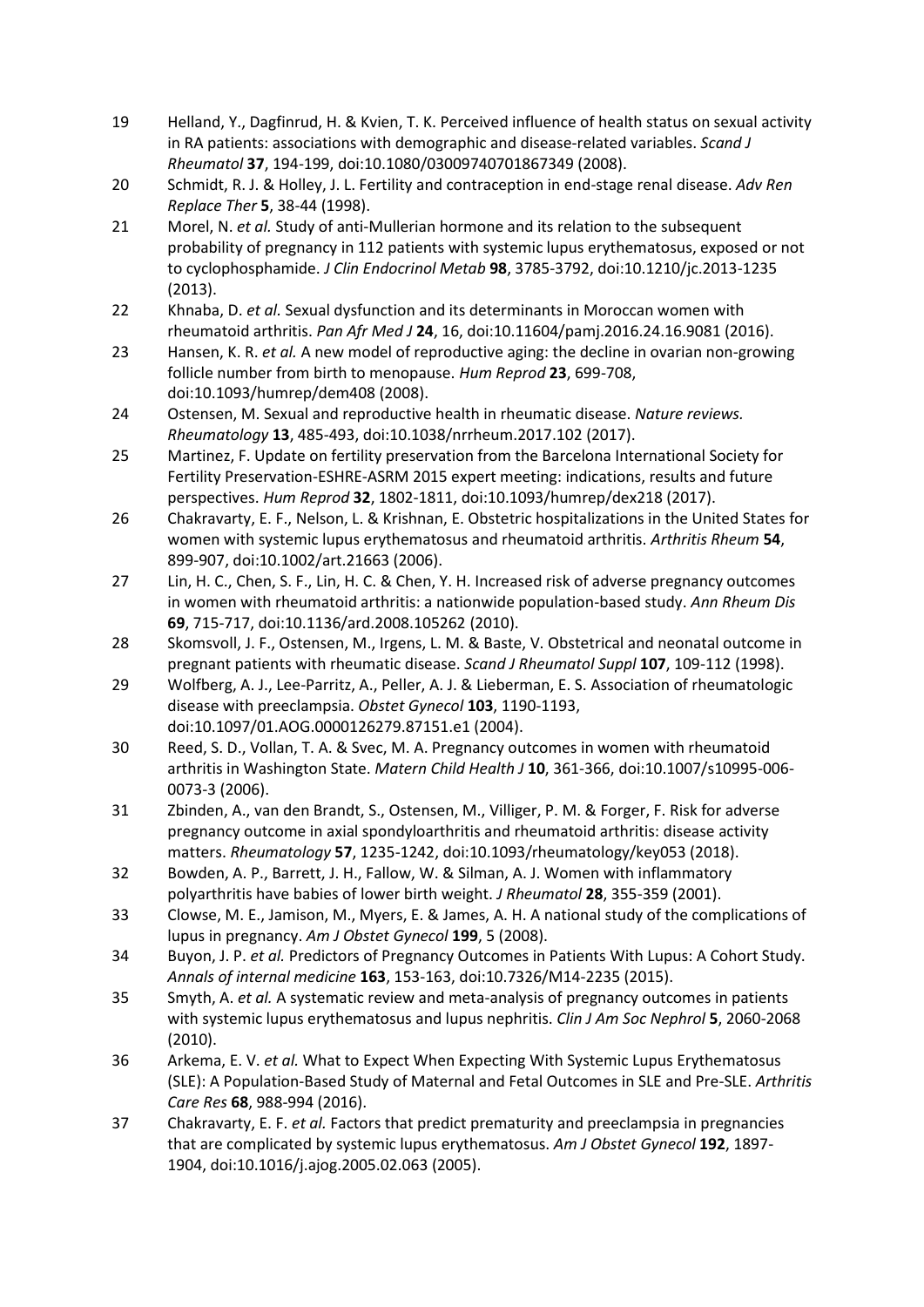- 38 Bundhun, P. K., Soogund, M. Z. & Huang, F. Impact of systemic lupus erythematosus on maternal and fetal outcomes following pregnancy: A meta-analysis of studies published between years 2001-2016. *J Autoimmun* **79**, 17-27, doi:10.1016/j.jaut.2017.02.009 (2017).
- 39 Clowse, M. E. Lupus activity in pregnancy. *Rheumatic diseases clinics of North America* **33**, 237-252, v, doi:10.1016/j.rdc.2007.01.002 (2007).
- 40 Bharti, B. *et al.* Disease Severity and Pregnancy Outcomes in Women with Rheumatoid Arthritis: Results from the Organization of Teratology Information Specialists Autoimmune Diseases in Pregnancy Project. *J Rheumatol* **42**, 1376-1382, doi:10.3899/jrheum.140583 (2015).
- 41 Zbinden, A., van den Brandt, S., Ostensen, M., Villiger, P. M. & Forger, F. Risk for adverse pregnancy outcome in axial spondyloarthritis and rheumatoid arthritis: disease activity matters. *Rheumatology (Oxford)*, doi:10.1093/rheumatology/key053 (2018).
- 42 Polachek, A., Li, S., Polachek, I. S., Chandran, V. & Gladman, D. Psoriatic arthritis disease activity during pregnancy and the first-year postpartum. *Seminars in arthritis and rheumatism* **46**, 740-745, doi:10.1016/j.semarthrit.2017.01.002 (2017).
- 43 Mouyis, M. A., Thornton, C. C., Williams, D. & Giles, I. P. Pregnancy Outcomes in Patients with Psoriatic Arthritis. *J Rheumatol* **44**, 128-129, doi:10.3899/jrheum.160929 (2017).
- 44 Gupta, S. & Gupta, N. Sjogren Syndrome and Pregnancy: A Literature Review. *Perm J* **21**, doi:10.7812/TPP/16-047 (2017).
- 45 Lidar, M. & Langevitz, P. Pregnancy issues in scleroderma. *Autoimmun Rev* **11**, A515-519, doi:10.1016/j.autrev.2011.11.021 (2012).
- 46 Jethwa, H., Lam, S., Smith, C. & Giles, I. Does Rheumatoid Arthritis Really Improve During Pregnancy? A Systematic Review and Metaanalysis. *J Rheumatol* **46**, 245-250, doi:10.3899/jrheum.180226 (2019).
- 47 de Man, Y. A., Dolhain, R. J., van de Geijn, F. E., Willemsen, S. P. & Hazes, J. M. Disease activity of rheumatoid arthritis during pregnancy: results from a nationwide prospective study. *Arthritis Rheum* **59**, 1241-1248, doi:10.1002/art.24003 (2008).
- 48 Lockshin, M. D., Reinitz, E., Druzin, M. L., Murrman, M. & Estes, D. Lupus pregnancy. Casecontrol prospective study demonstrating absence of lupus exacerbation during or after pregnancy. *Am J Med* **77**, 893-898 (1984).
- 49 Mintz, G., Niz, J., Gutierrez, G., Garcia-Alonso, A. & Karchmer, S. Prospective study of pregnancy in systemic lupus erythematosus. Results of a multidisciplinary approach. *J Rheumatol* **13**, 732-739 (1986).
- 50 Urowitz, M. B., Gladman, D. D., Farewell, V. T., Stewart, J. & McDonald, J. Lupus and pregnancy studies. *Arthritis Rheum* **36**, 1392-1397 (1993).
- 51 Wong, K. L., Chan, F. Y. & Lee, C. P. Outcome of pregnancy in patients with systemic lupus erythematosus. A prospective study. *Arch Intern Med* **151**, 269-273 (1991).
- 52 Petri, M., Howard, D. & Repke, J. Frequency of lupus flare in pregnancy. The Hopkins Lupus Pregnancy Center experience. *Arthritis Rheum* **34**, 1538-1545 (1991).
- 53 Ruiz-Irastorza, G. *et al.* Increased rate of lupus flare during pregnancy and the puerperium: a prospective study of 78 pregnancies. *Br J Rheumatol* **35**, 133-138 (1996).
- 54 Teng, Y. K. O. *et al.* An evidence-based approach to pre-pregnancy counselling for patients with systemic lupus erythematosus. *Rheumatology (Oxford)* **57**, 1707-1720, doi:10.1093/rheumatology/kex374 (2018).
- 55 Eudy, A. M. *et al.* Effect of pregnancy on disease flares in patients with systemic lupus erythematosus. *Ann Rheum Dis* **77**, 855-860, doi:10.1136/annrheumdis-2017-212535 (2018).
- 56 Smyth, A. *et al.* A systematic review and meta-analysis of pregnancy outcomes in patients with systemic lupus erythematosus and lupus nephritis. *Clinical journal of the American Society of Nephrology : CJASN* **5**, 2060-2068, doi:10.2215/CJN.00240110 (2010).
- 57 Ostensen, M. & Husby, G. A prospective clinical study of the effect of pregnancy on rheumatoid arthritis and ankylosing spondylitis. *Arthritis Rheum* **26**, 1155-1159 (1983).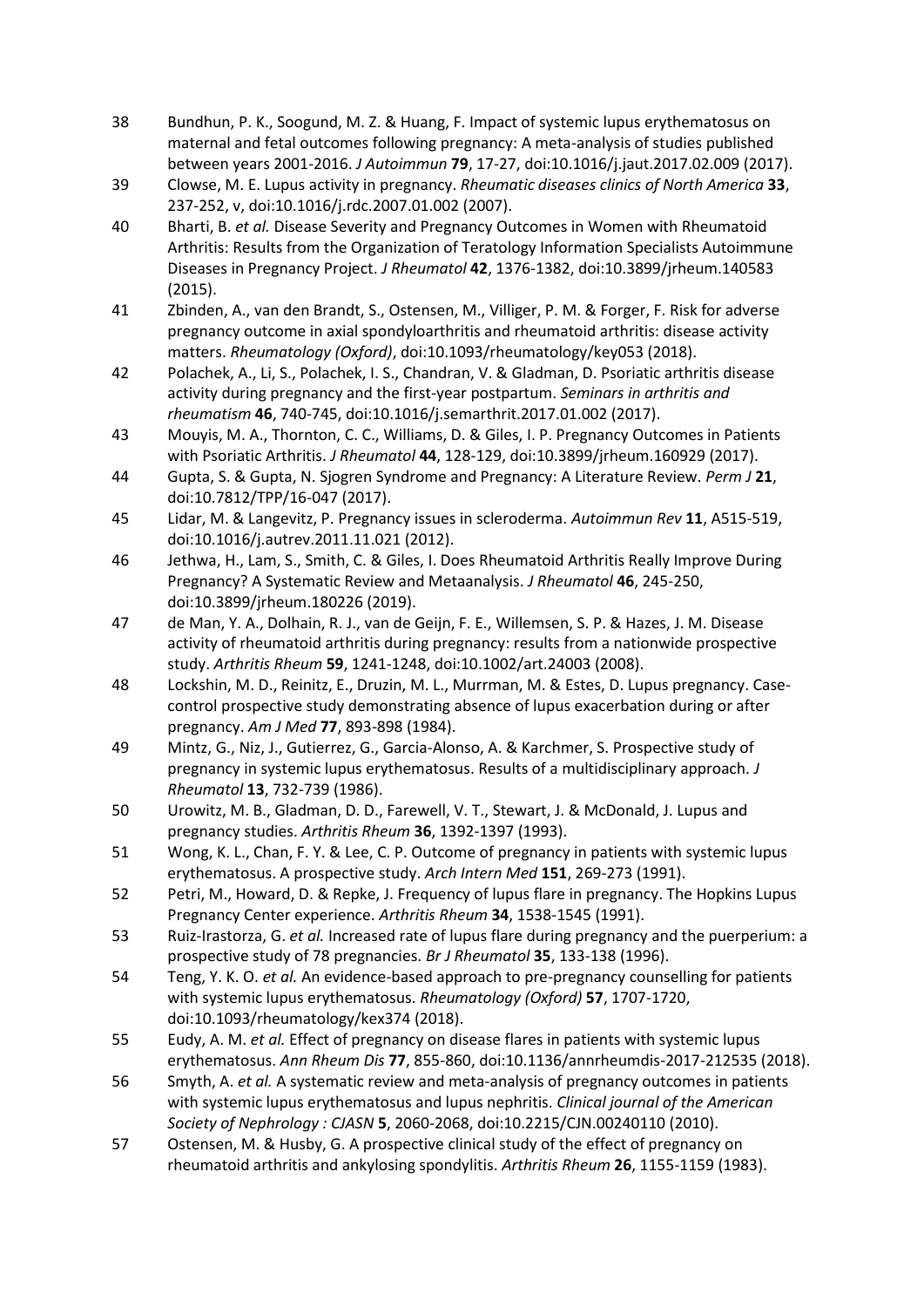- 58 Ostensen, M. The effect of pregnancy on ankylosing spondylitis, psoriatic arthritis, and juvenile rheumatoid arthritis. *Am J Reprod Immunol* **28**, 235-237 (1992).
- 59 Ostensen, M. Pregnancy in psoriatic arthritis. *Scand J Rheumatol* **17**, 67-70 (1988).
- 60 Franceschini, F. & Cavazzana, I. Anti-Ro/SSA and La/SSB antibodies. *Autoimmunity* **38**, 55-63, doi:10.1080/08916930400022954 (2005).
- 61 Simister, N. E., Story, C. M., Chen, H. L. & Hunt, J. S. An IgG-transporting Fc receptor expressed in the syncytiotrophoblast of human placenta. *Eur J Immunol* **26**, 1527-1531, doi:10.1002/eji.1830260718 (1996).
- 62 Costedoat-Chalumeau, N. *et al.* Outcome of pregnancies in patients with anti-SSA/Ro antibodies: a study of 165 pregnancies, with special focus on electrocardiographic variations in the children and comparison with a control group. *Arthritis Rheum* **50**, 3187-3194, doi:10.1002/art.20554 (2004).
- 63 Nield, L. E. *et al.* Endocardial fibroelastosis associated with maternal anti-Ro and anti-La antibodies in the absence of atrioventricular block. *J Am Coll Cardiol* **40**, 796-802 (2002).
- 64 Zuppa, A. A. *et al.* Neonatal lupus: Follow-up in infants with anti-SSA/Ro antibodies and review of the literature. *Autoimmun Rev* **16**, 427-432, doi:10.1016/j.autrev.2017.02.010 (2017).
- 65 Miyakis, S. *et al.* International consensus statement on an update of the classification criteria for definite antiphospholipid syndrome (APS). *Journal of thrombosis and haemostasis : JTH* **4**, 295-306 (2006).
- 66 Cervera, R. *et al.* Morbidity and mortality in the antiphospholipid syndrome during a 10-year period: a multicentre prospective study of 1000 patients. *Ann Rheum Dis* **74**, 1011-1018, doi:10.1136/annrheumdis-2013-204838 (2015).
- 67 Alijotas-Reig, J. *et al.* The European Registry on Obstetric Antiphospholipid Syndrome (EUROAPS): A survey of 247 consecutive cases. *Autoimmun Rev* **14**, 387-395, doi:10.1016/j.autrev.2014.12.010 (2015).
- 68 Pengo, V. *et al.* Clinical course of high-risk patients diagnosed with antiphospholipid syndrome. *Journal of thrombosis and haemostasis : JTH* **8**, 237-242, doi:10.1111/j.1538- 7836.2009.03674.x (2010).
- 69 Ruffatti, A. *et al.* Antibody profile and clinical course in primary antiphospholipid syndrome with pregnancy morbidity. *Thromb Haemost* **96**, 337-341, doi:10.1160/TH06-05-0287 (2006).
- 70 Wahl, D. G. *et al.* Risk for venous thrombosis related to antiphospholipid antibodies in systemic lupus erythematosus--a meta-analysis. *Lupus* **6**, 467-473 (1997).
- 71 Wahl, D. G. *et al.* Meta-analysis of the risk of venous thrombosis in individuals with antiphospholipid antibodies without underlying autoimmune disease or previous thrombosis. *Lupus* **7**, 15-22 (1998).
- 72 Reynaud, Q. *et al.* Risk of venous and arterial thrombosis according to type of antiphospholipid antibodies in adults without systemic lupus erythematosus: a systematic review and meta-analysis. *Autoimmunity reviews* **13**, 595-608, doi:10.1016/j.autrev.2013.11.004 (2014).
- 73 Alijotas-Reig, J. *et al.* The European Registry on Obstetric Antiphospholipid Syndrome (EUROAPS): A survey of 1000 consecutive cases. *Autoimmun Rev* **18**, 406-414, doi:10.1016/j.autrev.2018.12.006 (2019).
- 74 Kallur, S. D., Patil Bada, V., Reddy, P., Pandya, S. & Nirmalan, P. K. Organ dysfunction and organ failure as predictors of outcomes of severe maternal morbidity in an obstetric intensive care unit. *J Clin Diagn Res* **8**, OC06-08, doi:10.7860/JCDR/2014/8068.4213 (2014).
- 75 Imbasciati, E. *et al.* Pregnancy in women with pre-existing lupus nephritis: predictors of fetal and maternal outcome. *Nephrol Dial Transplant* **24**, 519-525, doi:10.1093/ndt/gfn348 (2009).
- 76 Bramham, K. *et al.* Pregnancy outcome in women with chronic kidney disease: a prospective cohort study. *Reprod Sci* **18**, 623-630, doi:10.1177/1933719110395403 (2011).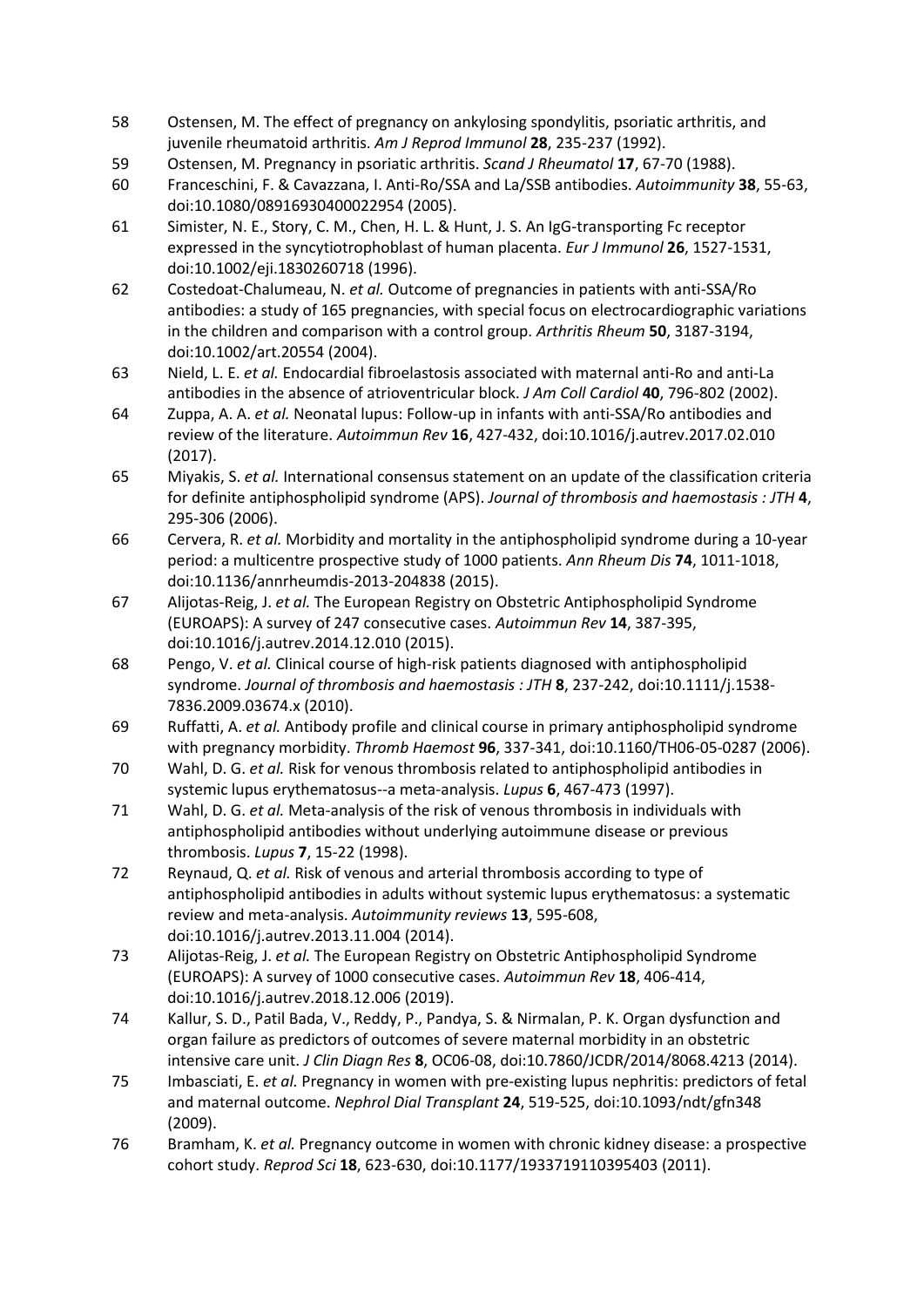- 77 Imbasciati, E. *et al.* Pregnancy in CKD stages 3 to 5: fetal and maternal outcomes. *Am J Kidney Dis* **49**, 753-762, doi:10.1053/j.ajkd.2007.03.022 (2007).
- 78 Nevis, I. F. *et al.* Pregnancy outcomes in women with chronic kidney disease: a systematic review. *Clin J Am Soc Nephrol* **6**, 2587-2598, doi:10.2215/CJN.10841210 (2011).
- 79 Jones, D. C. & Hayslett, J. P. Outcome of pregnancy in women with moderate or severe renal insufficiency. *The New England journal of medicine* **335**, 226-232, doi:10.1056/NEJM199607253350402 (1996).
- 80 Kiely, D. G., Condliffe, R., Wilson, V. J., Gandhi, S. V. & Elliot, C. A. Pregnancy and pulmonary hypertension: a practical approach to management. *Obstet Med* **6**, 144-154, doi:10.1177/1753495X13495193 (2013).
- 81 King, T. E., Jr. Restrictive lung disease in pregnancy. *Clin Chest Med* **13**, 607-622 (1992).
- 82 Anthony, J. & Sliwa, K. Decompensated Heart Failure in Pregnancy. *Card Fail Rev* **2**, 20-26, doi:10.15420/cfr.2015:24:2 (2016).
- 83 Handler, J. Managing chronic severe hypertension in pregnancy. *J Clin Hypertens (Greenwich)* **8**, 738-743 (2006).
- 84 Murphy, V. E. *et al.* Metabolism of synthetic steroids by the human placenta. *Placenta* **28**, 39-46, doi:10.1016/j.placenta.2005.12.010 (2007).
- 85 Hwang, J. L. & Weiss, R. E. Steroid-induced diabetes: a clinical and molecular approach to understanding and treatment. *Diabetes Metab Res Rev* **30**, 96-102, doi:10.1002/dmrr.2486 (2014).
- 86 Smith, C. J. F., Forger, F. & Chambers, C. Predictors for Preterm Delivery among Pregnant Women with Rheumatoid Arthritis and Juvenile Idiopathic Arthritis. *Ann Rheum Dis* **77**, 535- 535, doi:10.1136/annrheumdis-2018-eular.4967 (2018).
- 87 Ostensen, M. *et al.* Anti-inflammatory and immunosuppressive drugs and reproduction. *Arthritis Res Ther* **8**, 209 (2006).
- 88 Deguchi, M. *et al.* Factors associated with adverse pregnancy outcomes in women with systematic lupus erythematosus. *Journal of Reproductive Immunology* **125**, 39-44, doi:10.1016/j.jri.2017.11.005 (2018).
- 89 Al Arfaj, A. S. & Khalil, N. Pregnancy outcome in 396 pregnancies in patients with SLE in Saudi Arabia. *Lupus* **19**, 1665-1673, doi:10.1177/0961203310378669 (2010).
- 90 Clark, C. A., Spitzer, K. A., Nadler, J. N. & Laskin, C. A. Preterm deliveries in women with systemic lupus erythematosus. *J Rheumatol* **30**, 2127-2132 (2003).
- 91 Kemp, M. W., Newnham, J. P., Challis, J. G., Jobe, A. H. & Stock, S. J. The clinical use of corticosteroids in pregnancy. *Hum Reprod Update* **22**, 240-259, doi:10.1093/humupd/dmv047 (2016).
- 92 Brucato, A. *et al.* Normal neuropsychological development in children with congenital complete heart block who may or may not be exposed to high-dose dexamethasone in utero. *Ann Rheum Dis* **65**, 1422-1426, doi:10.1136/ard.2005.049866 (2006).
- 93 Kelly, E. N., Sananes, R., Chiu-Man, C., Silverman, E. D. & Jaeggi, E. Prenatal Anti-Ro Antibody Exposure, Congenital Complete Atrioventricular Heart Block, and High-Dose Steroid Therapy Impact on Neurocognitive Outcome in School-Age Children. *Arthritis Rheumatol* **66**, 2290- 2296, doi:10.1002/art.38675 (2014).
- 94 Chambers, C. D. *et al.* Birth outcomes in women who have taken leflunomide during pregnancy. *Arthritis Rheum* **62**, 1494-1503, doi:10.1002/art.27358 (2010).
- 95 Coscia, L. A. *et al.* Update on the Teratogenicity of Maternal Mycophenolate Mofetil. *J Pediatr Genet* **4**, 42-55, doi:10.1055/s-0035-1556743 (2015).
- 96 Leroy, C. *et al.* Immunosuppressive drugs and fertility. *Orphanet J Rare Dis* **10**, 136, doi:10.1186/s13023-015-0332-8 (2015).
- 97 Cassina, M. *et al.* Pregnancy outcome in women exposed to leflunomide before or during pregnancy. *Arthritis Rheum* **64**, 2085-2094, doi:10.1002/art.34419 (2012).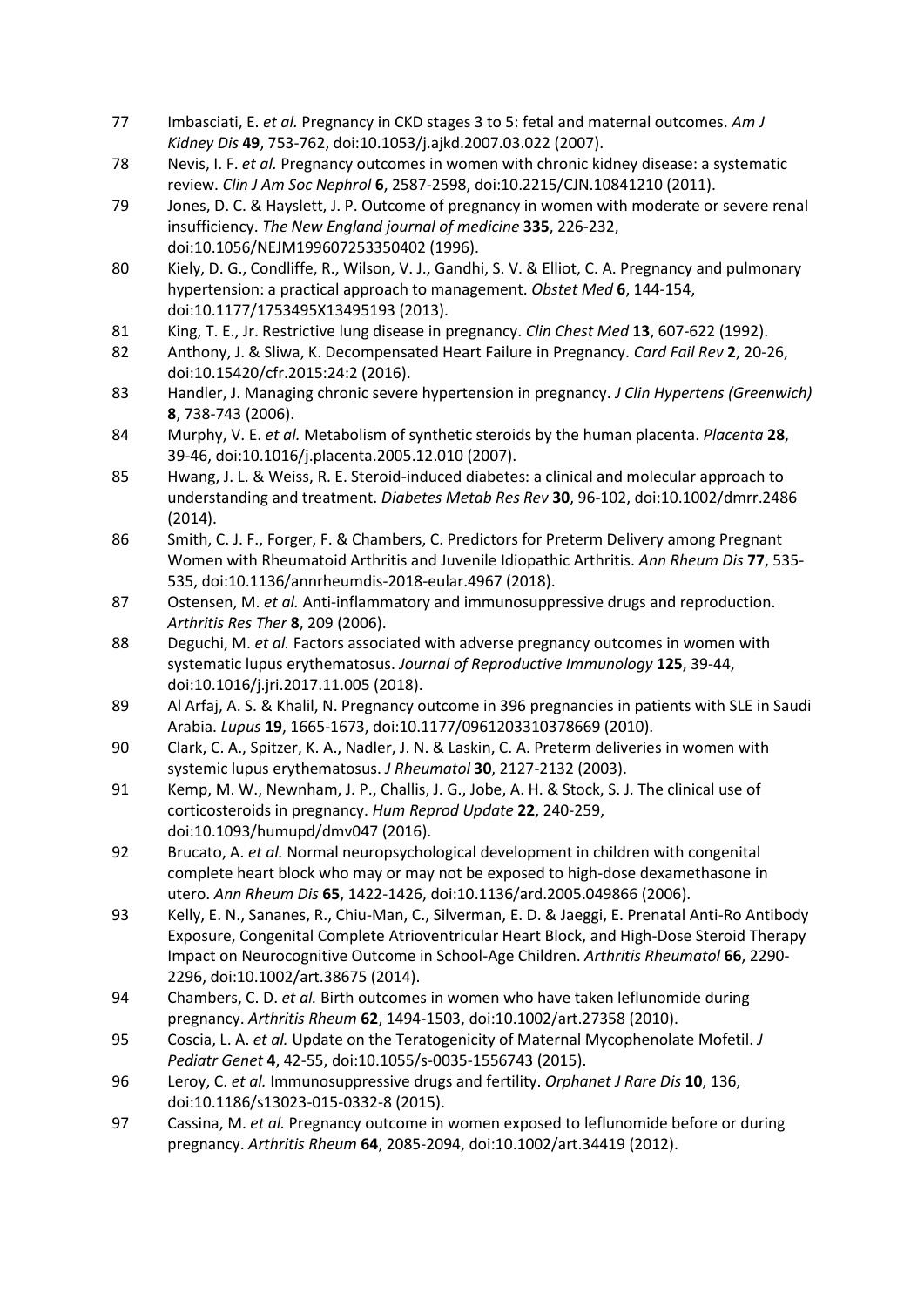- 98 Weber-Schoendorfer, C., Beck, E., Tissen-Diabate, T. & Schaefer, C. Leflunomide A human teratogen? A still not answered question. An evaluation of the German Embryotox pharmacovigilance database. *Reprod Toxicol* **71**, 101-107, doi:10.1016/j.reprotox.2017.04.007 (2017).
- 99 Berard, A., Zhao, J. P., Shui, I. & Colilla, S. Leflunomide use during pregnancy and the risk of adverse pregnancy outcomes. *Ann Rheum Dis* **77**, 500-509, doi:10.1136/annrheumdis-2017- 212078 (2018).
- 100 Keating, G. M. Apremilast: A Review in Psoriasis and Psoriatic Arthritis. *Drugs* **77**, 459-472, doi:10.1007/s40265-017-0709-1 (2017).
- 101 Dhillon, S. Tofacitinib: A Review in Rheumatoid Arthritis. *Drugs* **77**, 1987-2001, doi:10.1007/s40265-017-0835-9 (2017).
- 102 Al-Salama, Z. T. & Scott, L. J. Baricitinib: A Review in Rheumatoid Arthritis. *Drugs* **78**, 761- 772, doi:10.1007/s40265-018-0908-4 (2018).
- 103 Palmeira, P., Quinello, C., Silveira-Lessa, A. L., Zago, C. A. & Carneiro-Sampaio, M. IgG placental transfer in healthy and pathological pregnancies. *Clin Dev Immunol* **2012**, 985646, doi:10.1155/2012/985646 (2012).
- 104 Nesbitt, A., Kevorkian, L. & Baker, T. Lack of FcRn binding in vitro and no measurable levels of ex vivo placental transfer of certolizumab pegol. *Hum Reprod* **29**, 127-127 (2014).
- 105 Herrera-Esparza, R., Bollain-y-Goytia, J. J. & Avalos-Díaz, E. Pathogenic effects of maternal antinuclear antibodies during pregnancy in women with lupus. *Rheumatology Reports* **6** (2014).
- 106 Hyrich, K. L. & Verstappen, S. M. M. Biologic therapies and pregnancy: the story so far. *Rheumatology* **53**, 1377-1385 (2014).
- 107 Murashima, A., Watanabe, N., Ozawa, N., Saito, H. & Yamaguchi, K. Etanercept during pregnancy and lactation in a patient with rheumatoid arthritis: drug levels in maternal serum, cord blood, breast milk and the infant's serum. *Annals of the rheumatic diseases* **68**, 1793-1794, doi:10.1136/ard.2008.105924 (2009).
- 108 Berthelsen, B. G., Fjeldsoe-Nielsen, H., Nielsen, C. T. & Hellmuth, E. Etanercept concentrations in maternal serum, umbilical cord serum, breast milk and child serum during breastfeeding. *Rheumatology* **49**, 2225-2227, doi:10.1093/rheumatology/keq185 (2010).
- 109 Zaretsky, M. V., Alexander, J. M., Byrd, W. & Bawdon, R. E. Transfer of inflammatory cytokines across the placenta. *Obstet Gynecol* **103**, 546-550 (2004).
- 110 Kumar, M., Ray, L., Vemuri, S. & Simon, T. A. Pregnancy outcomes following exposure to abatacept during pregnancy. *Seminars in arthritis and rheumatism* **45**, 351-356, doi:10.1016/j.semarthrit.2015.06.016 (2015).
- 111 Cheent, K. *et al.* Case Report: Fatal case of disseminated BCG infection in an infant born to a mother taking infliximab for Crohn's disease. *Journal of Crohn's & colitis* **4**, 603-605, doi:10.1016/j.crohns.2010.05.001 (2010).
- 112 Mariette, X. *et al.* Lack of placental transfer of certolizumab pegol during pregnancy: results from CRIB, a prospective, postmarketing, pharmacokinetic study. *Ann Rheum Dis* **77**, 228- 233, doi:10.1136/annrheumdis-2017-212196 (2018).
- 113 Clowse, M. E. *et al.* Minimal to no transfer of certolizumab pegol into breast milk: results from CRADLE, a prospective, postmarketing, multicentre, pharmacokinetic study. *Ann Rheum Dis* **76**, 1890-1896, doi:10.1136/annrheumdis-2017-211384 (2017).
- 114 Hoeltzenbein, M. *et al.* Tocilizumab use in pregnancy: Analysis of a global safety database including data from clinical trials and post-marketing data. *Seminars in arthritis and rheumatism* **46**, 238-245, doi:10.1016/j.semarthrit.2016.05.004 (2016).
- 115 Youngstein, T. *et al.* International multi-centre study of pregnancy outcomes with interleukin-1 inhibitors. *Rheumatology (Oxford)* **56**, 2102-2108, doi:10.1093/rheumatology/kex305 (2017).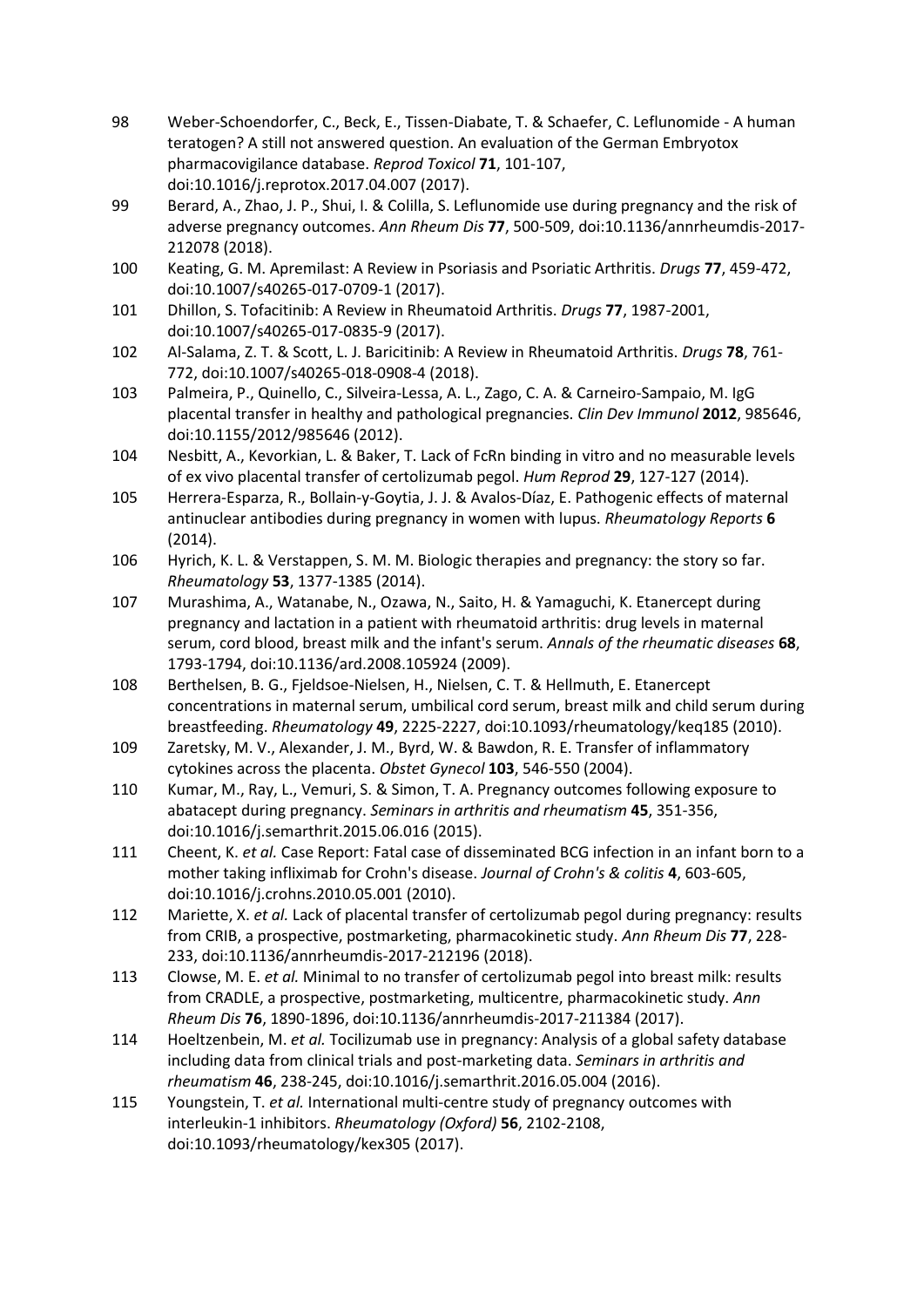- 116 Norman, R. J. & Wu, R. The potential danger of COX-2 inhibitors. *Fertil Steril* **81**, 493-494, doi:10.1016/j.fertnstert.2003.10.016 (2004).
- 117 National Collaborating Centre for Women's and Children's Health (UK)*Hypertension in Pregnancy: The Management of Hypertensive Disorders During Pregnancy.* (London: RCOG Press; 2010 Aug. Available from: [https://www.ncbi.nlm.nih.gov/books/NBK62651/,](https://www.ncbi.nlm.nih.gov/books/NBK62651/) 2010).
- 118 Atallah, A. *et al.* Aspirin for Prevention of Preeclampsia. *Drugs* **77**, 1819-1831, doi:10.1007/s40265-017-0823-0 (2017).
- 119 Asayama, K. & Imai, Y. The impact of salt intake during and after pregnancy. *Hypertens Res* **41**, 1-5, doi:10.1038/hr.2017.90 (2018).
- 120 Podymow, T. & Joseph, G. Preconception and pregnancy management of women with diabetic nephropathy on angiotensin converting enzyme inhibitors. *Clin Nephrol* **83**, 73-79, doi:10.5414/CN108391 (2015).
- 121 Ruiz-Irastorza, G., Khamashta, M. A., Nelson-Piercy, C. & Hughes, G. R. Lupus pregnancy: is heparin a risk factor for osteoporosis? *Lupus* **10**, 597-600, doi:10.1191/096120301682430168 (2001).
- 122 Henderson, J. T. *et al.* Low-dose aspirin for prevention of morbidity and mortality from preeclampsia: a systematic evidence review for the U.S. Preventive Services Task Force. *Annals of internal medicine* **160**, 695-703, doi:10.7326/M13-2844 (2014).
- 123 Carlin, A. & Alfirevic, Z. Physiological changes of pregnancy and monitoring. *Best Pract Res Clin Obstet Gynaecol* **22**, 801-823, doi:10.1016/j.bpobgyn.2008.06.005 (2008).
- 124 Yee, C. S. *et al.* The BILAG2004-Pregnancy index is reliable for assessment of disease activity in pregnant SLE patients. *Rheumatology (Oxford)* **51**, 1877-1880, doi:10.1093/rheumatology/kes158 (2012).
- 125 Bramham, K. *et al.* Pregnancy outcomes in systemic lupus erythematosus with and without previous nephritis. *J Rheumatol* **38**, 1906-1913, doi:10.3899/jrheum.100997 (2011).
- 126 Espinoza, J. *et al.* Should bilateral uterine artery notching be used in the risk assessment for preeclampsia, small-for-gestational-age, and gestational hypertension? *J Ultrasound Med* **29**, 1103-1115 (2010).
- 127 Levine, R. J. *et al.* Soluble endoglin and other circulating antiangiogenic factors in preeclampsia. *The New England journal of medicine* **355**, 992-1005, doi:10.1056/NEJMoa055352 (2006).
- 128 Kim, M. Y. *et al.* Angiogenic factor imbalance early in pregnancy predicts adverse outcomes in patients with lupus and antiphospholipid antibodies: results of the PROMISSE study. *Am J Obstet Gynecol* **214**, 108 e101-108 e114, doi:10.1016/j.ajog.2015.09.066 (2016).
- 129 Kattah, A. G. & Garovic, V. D. The management of hypertension in pregnancy. *Adv Chronic Kidney Dis* **20**, 229-239, doi:10.1053/j.ackd.2013.01.014 (2013).
- 130 Soh, M. C. & Nelson-Piercy, C. High-risk pregnancy and the rheumatologist. *Rheumatology* **54**, 572-587, doi:DOI 10.1093/rheumatology/keu394 (2015).
- 131 Orbai, A. M. *et al.* Anti-C1q antibodies in systemic lupus erythematosus. *Lupus* **24**, 42-49, doi:10.1177/0961203314547791 (2015).
- 132 Henderson, J. T., O'Connor, E. & Whitlock, E. P. Low-dose aspirin for prevention of morbidity and mortality from preeclampsia. *Annals of internal medicine* **161**, 613-614, doi:10.7326/L14-5020-5 (2014).
- 133 Eudy, A. M. *et al.* Reasons for cesarean and medically indicated deliveries in pregnancies in women with systemic lupus erythematosus. *Lupus* **27**, 351-356, doi:10.1177/0961203317720525 (2018).
- 134 Lee, J. J. & Pope, J. E. A meta-analysis of the risk of venous thromboembolism in inflammatory rheumatic diseases. *Arthritis Res Ther* **16**, 435, doi:10.1186/s13075-014-0435 y (2014).
- 135 Cohen, H., Arachchillage, D. R., Middeldorp, S., Beyer-Westendorf, J. & Abdul-Kadir, R. Management of direct oral anticoagulants in women of childbearing potential: guidance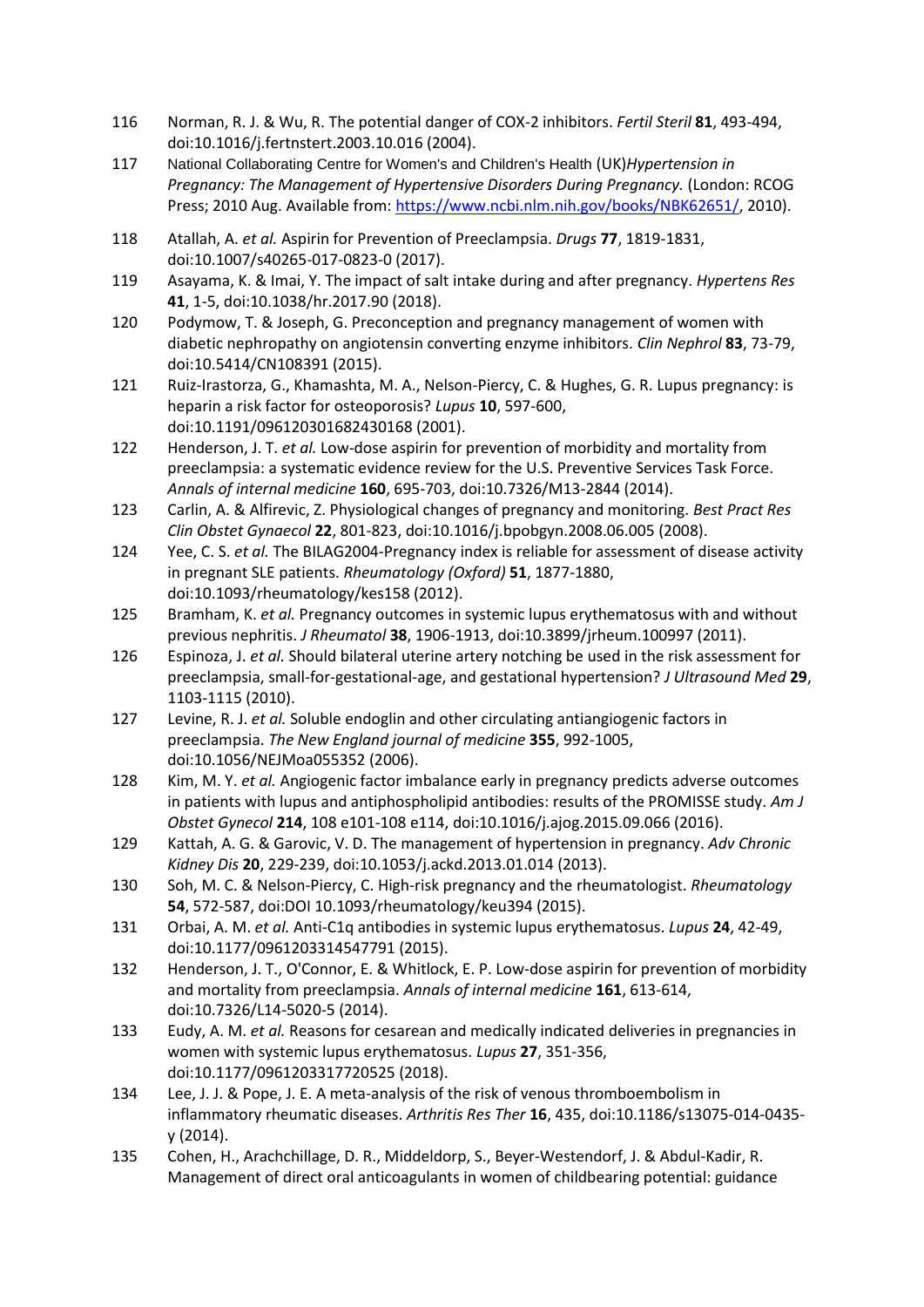from the SSC of the ISTH. *Journal of thrombosis and haemostasis : JTH* **14**, 1673-1676, doi:10.1111/jth.13366 (2016).

- 136 Izmirly, P. M. *et al.* Maternal and Fetal Factors Associated With Mortality and Morbidity in a Multi-Racial/Ethnic Registry of Anti-SSA/Ro-Associated Cardiac Neonatal Lupus. *Circulation* **124**, 1927-1935, doi:10.1161/Circulationaha.111.033894 (2011).
- 137 Clowse, M. E. B. *et al.* The prevention, screening and treatment of congenital heart block from neonatal lupus: a survey of provider practices. *Rheumatology (Oxford)* **57**, v9-v17, doi:10.1093/rheumatology/key141 (2018).
- 138 Izmirly, P. M. *et al.* Maternal use of hydroxychloroquine is associated with a reduced risk of recurrent anti-SSA/Ro-antibody-associated cardiac manifestations of neonatal lupus. *Circulation* **126**, 76-82, doi:10.1161/CIRCULATIONAHA.111.089268 (2012).
- 139 Izmirly, P. M. *et al.* Evaluation of the risk of anti-SSA/Ro-SSB/La antibody-associated cardiac manifestations of neonatal lupus in fetuses of mothers with systemic lupus erythematosus exposed to hydroxychloroquine. *Ann Rheum Dis* **69**, 1827-1830, doi:10.1136/ard.2009.119263 (2010).
- 140 Martinez-Sanchez, N. *et al.* Obstetric and perinatal outcome in anti-Ro/SSA-positive pregnant women: a prospective cohort study. *Immunol Res* **65**, 487-494, doi:10.1007/s12026-016-8888-5 (2017).
- 141 Silverman, E. & Jaeggi, E. Non-cardiac manifestations of neonatal lupus erythematosus. *Scand J Immunol* **72**, 223-225, doi:10.1111/j.1365-3083.2010.02443.x (2010).
- 142 Webster, P. *et al.* Tacrolimus is an effective treatment for lupus nephritis in pregnancy. *Lupus* **23**, 1192-1196, doi:10.1177/0961203314540353 (2014).
- 143 Clark, A. L. Clinical uses of intravenous immunoglobulin in pregnancy. *Clin Obstet Gynecol* **42**, 368-380 (1999).
- 144 Ruffatti, A. *et al.* Plasma exchange in the management of high risk pregnant patients with primary antiphospholipid syndrome. A report of 9 cases and a review of the literature. *Autoimmun Rev* **6**, 196-202, doi:10.1016/j.autrev.2006.11.002 (2007).
- 145 Kurkinen-Raty, M., Koivisto, M. & Jouppila, P. Preterm delivery for maternal or fetal indications: maternal morbidity, neonatal outcome and late sequelae in infants. *BJOG* **107**, 648-655 (2000).
- 146 Jethwa, H., Lam, S., Smith, C. & Giles, I. Does Rheumatoid Arthritis Really Improve During Pregnancy? A systematic review and meta-analysis. *J Rheumatol* **46(3)** (2019).
- 147 Ostensen, M., Brown, N. D., Chiang, P. K. & Aarbakke, J. Hydroxychloroquine in human breast milk. *Eur J Clin Pharmacol* **28**, 357 (1985).
- 148 Bates, S. M. *et al.* VTE, thrombophilia, antithrombotic therapy, and pregnancy: Antithrombotic Therapy and Prevention of Thrombosis, 9th ed: American College of Chest Physicians Evidence-Based Clinical Practice Guidelines. *Chest* **141**, e691S-e736S, doi:10.1378/chest.11-2300 (2012).

# **Author contributions**

All authors made substantial contributions to research and discussion of content. IG drafted the article and CSY and CG edited/reviewed the article.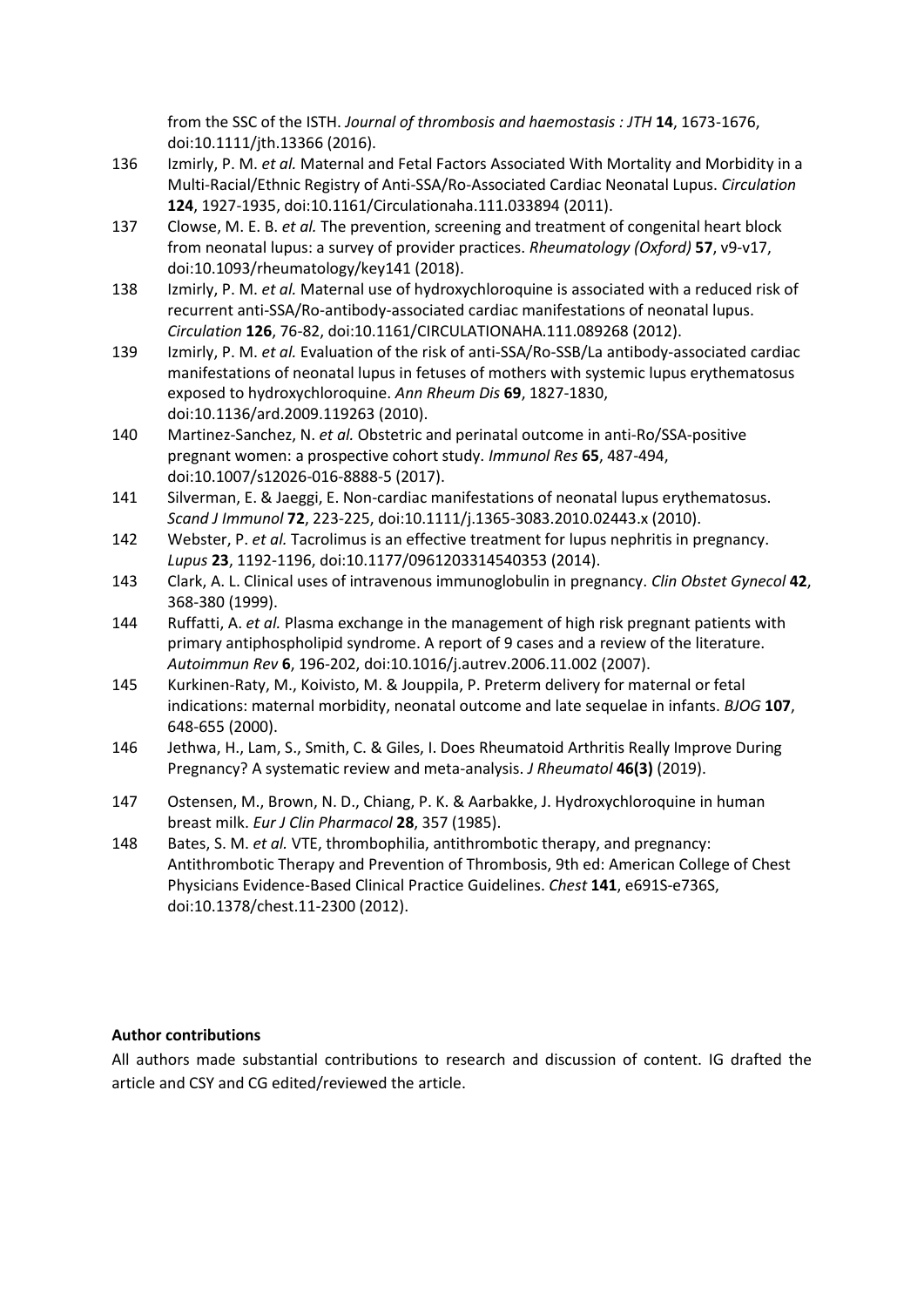## **Competing interests**

I.G. declares that he has received honoraria and travel grants from UCB and Lupus Academy to speak at educational meetings on topics related to pregnancy in rheumatic disease. C.S.Y. declares that he has consulted for Bristol Myers Squibb, Immupharma and EMD Serono. C.G. declares that she has consulted for and received honoraria from Bristol-Myers Squibb, GlaxoSmithKline, EMD Serono and UCB in relation to lupus clinical trial design and analysis, and has been a member of the speakers' bureau for GlaxoSmithKline and UCB.C.G. also declares that she has participated in clinical trials sponsored by UCB and funded by Arthritis Research UK with drugs supplied by GlaxoSmithKline.

## **Publisher's note**

Springer Nature remains neutral with regard to jurisdictional claims in published maps and institutional affiliations.

## **Key points**

- Various inflammatory rheumatic diseases carry an increased burden of adverse pregnancy outcomes.
- Pregnancy can exacerbate some but not all inflammatory rheumatic diseases.
- Pre-pregnancy counselling is required to evaluate and reduce risks for each patient.
- **Some therapies must be altered before, during and/or [Au:OK?] after pregnancy.**
- Careful monitoring is required throughout pregnancy by a multidisciplinary team.
- Vigilance for disease flare is required post-partum .

**Box 1.** Prevalence of inflammatory rheumatic diseases in women of child-bearing age (per 100,000)

Rheumatoid arthritis

120 (age 16 to 44) <sup>1</sup>

SLE

80 (age 20 to 49) 
$$
^3
$$

Psoriatic arthritis

130 (age 18 to 49) <sup>3</sup>

Axial spondyloarthritis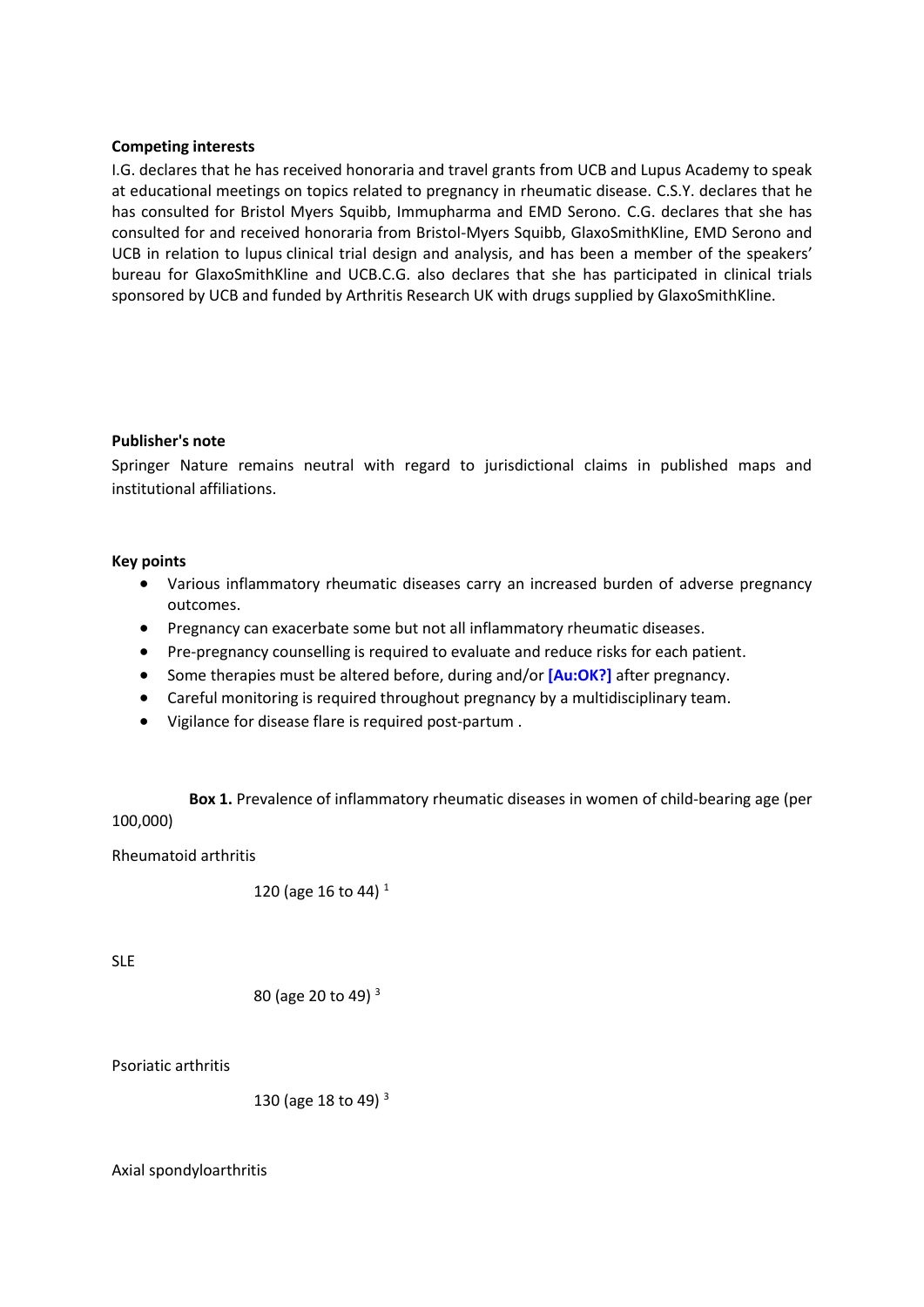117 (age 15 to 44) <sup>4</sup>

Sjogren's syndrome

Data unavailable but probably low as it usually occurs after age 40

Systemic sclerosis

7.0\* (age  $16-39$ :)<sup>5</sup>

Primary systemic vasculitis

Data unavailable but probably low as onset **[Au:OK?]** usually occurs after age 40

\*Estimated from aggregated male and female prevalence of 8.4 as 83% female **[Au: meaning 83% of patients with SSc are female?]** .

**[Au: All figures should be accompanied by a title and a legend (100–200 words, depending on the size of the figure) that should explain the main points of the figure so that it can be understood as a stand-alone item without the main text. Figure legends can also include references. Abbreviations should be defined in the legend. Legends for Figs 1-3 are suggested below; please feel free to amend the text.]**

**Figure 1:** Transplacental transfer of IgG antibodies from maternal blood into the fetal circulation.

**[Au: Please check the suggested text; feel free to amend and/or expand.]**

Antibodies such as anti-SSA/Ro and anti-SSB/La cross the placental barrier by active transplacental transfer via Fc receptor expressed on neonatal syncytiotrophoblast cells. Antibody transfer can have implications for the fetus and baby, including neonatal lupus syndrome. Maternal antibodies are cleared from the baby's circulation within the first 6–9 months of life.

**Figure 2**. Treat-to-target strategy for management of inflammatory rheumatic diseases in pregnancy. **[Au: amended figure title OK?]**

**[Au: Please check the suggested text. "±" is often taken to mean "with or without"– is that what is meant in the figure? Clarify which diseases are included under 'other ARD'?]**

Treatment during pregnancy aims to maintain disease control and reduce the risk of adverse pregnancy outcomes. Medications that are compatible with pregnancy should be continued and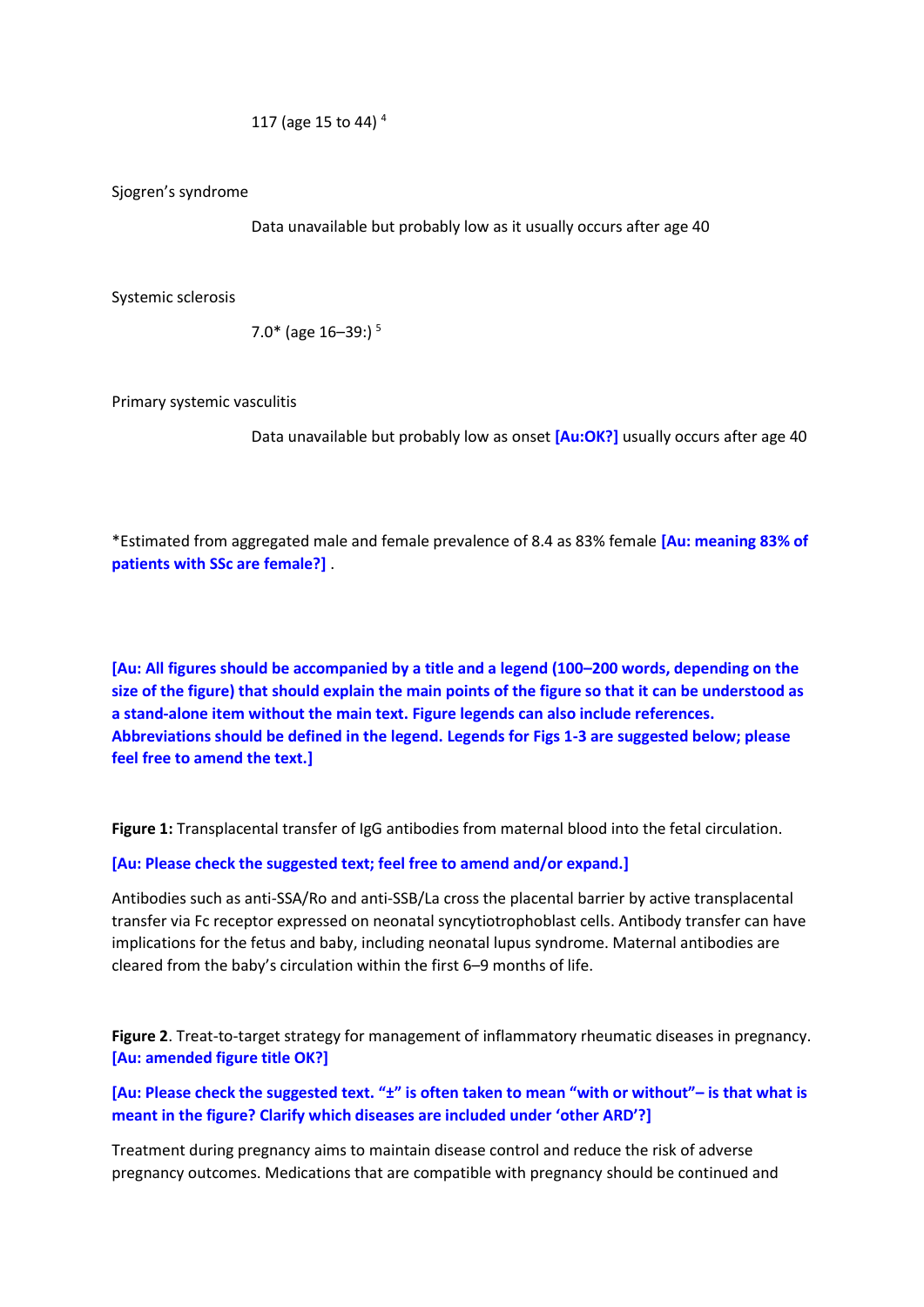intensified appropriately during pregnancy in case of disease flare. Appropriate treatment depends on the disease and type of manifestation.

APS, antiphospholipid syndrome; IVIG, intravenous immunoglobulins; LMWH, low-molecular-weight heparin; RA, rheumatoid arthritis; SLE, systemic lupus erythematosus.

**Figure 3**. Optimisation of management of inflammatory rheumatic diseases in pregnancy.

### **[Au: Please check the suggested text; feel free to amend and/or expand.]**

For patients with inflammatory rheumatic diseases, the chance of a successful pregnancy outcome is optimised by the development of an individualised plan to suppress disease activity using a treat-totarget approach. Patients who are planning pregnancy or who are pregnant should be managed in a multidisciplinary setting with close obstetric and rheumatological monitoring, with risk stratification according to the degree and extent of maternal disease as well as the antibody status of the patient. APS, antiphospholipid syndrome; AVB, atrioventricular block.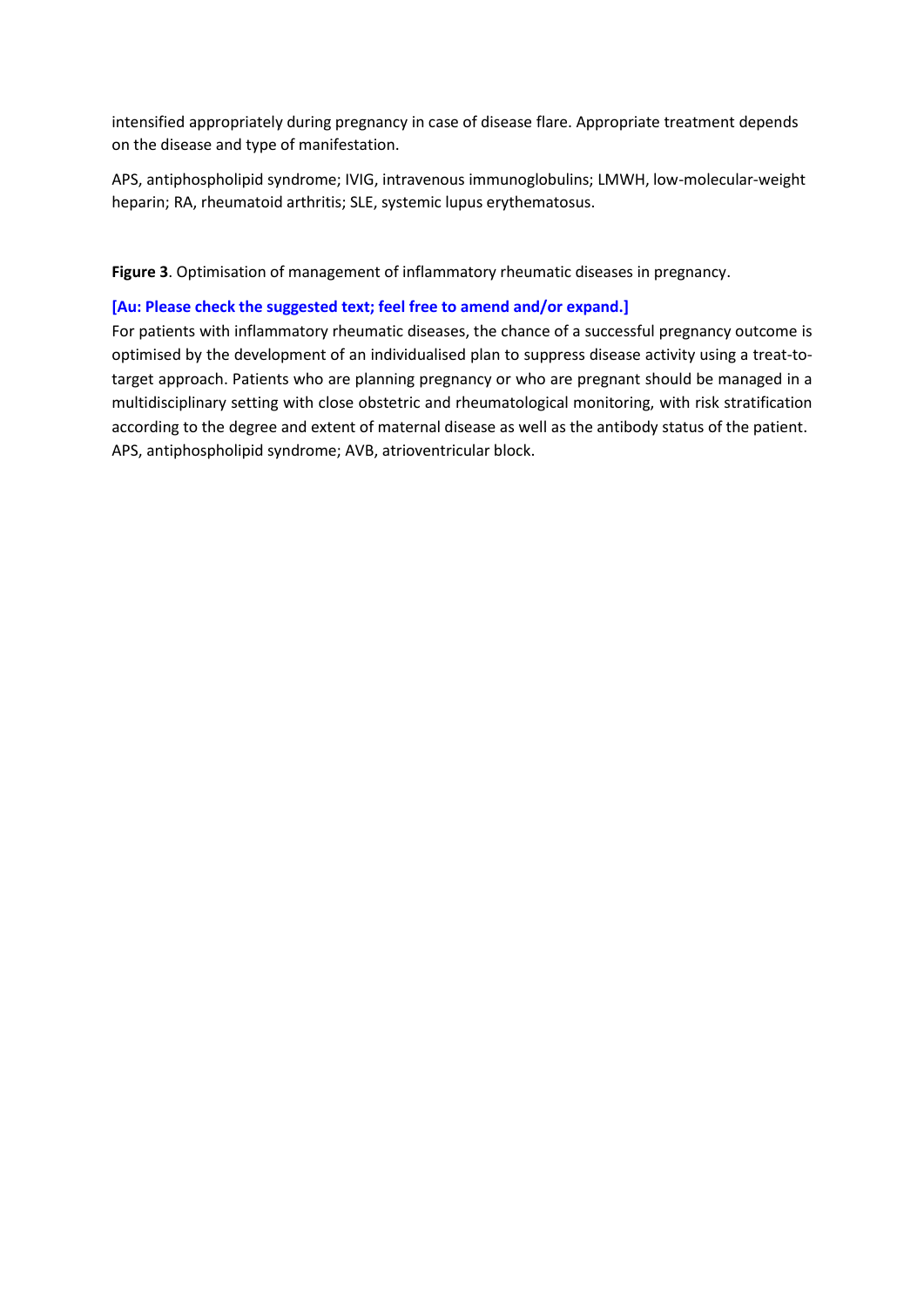| Table 1. Considerations for rheumatic diseases in pregnancy |                                                                                                                                                  |                                                                                                                                                                                                 |                                                                                                                                                |
|-------------------------------------------------------------|--------------------------------------------------------------------------------------------------------------------------------------------------|-------------------------------------------------------------------------------------------------------------------------------------------------------------------------------------------------|------------------------------------------------------------------------------------------------------------------------------------------------|
| <b>Disease</b>                                              | <b>Disease activity</b><br>during and after pregnancy                                                                                            | <b>Adverse pregnancy outcomes</b>                                                                                                                                                               | Risk factors for adverse pregnancy<br>outcomes                                                                                                 |
| <b>Rheumatoid arthritis</b>                                 | ~48-60% reduction during pregnancy<br>~39-50% flare post-partum <sup>47,146</sup>                                                                | Pregnancy-induced hypertension, IUGR, pre-<br>term birth, small for gestational age, low<br>birthweight <sup>26-31</sup>                                                                        | Active disease at conception and during<br>pregnancy                                                                                           |
| Psoriatic arthritis                                         | ~40-50% reduction during pregnancy<br>Variable flare rate post-partum<br>42,43,59                                                                | No increased risk <sup>42,43</sup>                                                                                                                                                              | N/A                                                                                                                                            |
| Axial spondyloarthritis                                     | ~80% active/stable during pregnancy<br>and post-partum, with exacerbation<br>most likely in the second and third<br>trimesters [Au:OK?]<br>57,58 | Pre-term birth, small for gestational age,<br>emergency or elective caesarean section <sup>41</sup>                                                                                             | Active disease at conception and during<br>pregnancy                                                                                           |
| <b>SLE</b>                                                  | ~25% flare in pregnancy<br>54                                                                                                                    | Pregnancy loss, pregnancy-induced<br>hypertension, IUGR, pre-term birth, small for<br>gestational age, low birthweight, caesarean<br>section, congenital heart block, neonatal<br>lupus $33-38$ | Active disease at conception and during<br>pregnancy, hypertension, lupus nephritis,<br>APS, anti-SSA/Ro antibodies, anti-SSB/La<br>antibodies |
| <b>APS</b>                                                  | $\approx$ 2–10-fold increased risk of<br>thrombosis in pregnancy and post-<br>partum <sup>70</sup>                                               | Pregnancy loss, pregnancy-induced<br>hypertension, IUGR, pre-term birth,<br>caesarean section                                                                                                   | Antiphospholipid antibodies (particularly<br>triple positivity for aCL, anti- $\beta$ 2GP1 and<br>lupus anticoagulant)                         |
| Sjögren syndrome                                            | N/A                                                                                                                                              | Congenital heart block, neonatal lupus,<br>pregnancy loss, pre-term birth, caesarean<br>section <sup>44</sup>                                                                                   | Anti-SSA/Ro antibodies, anti-SSB/La<br>antibodies                                                                                              |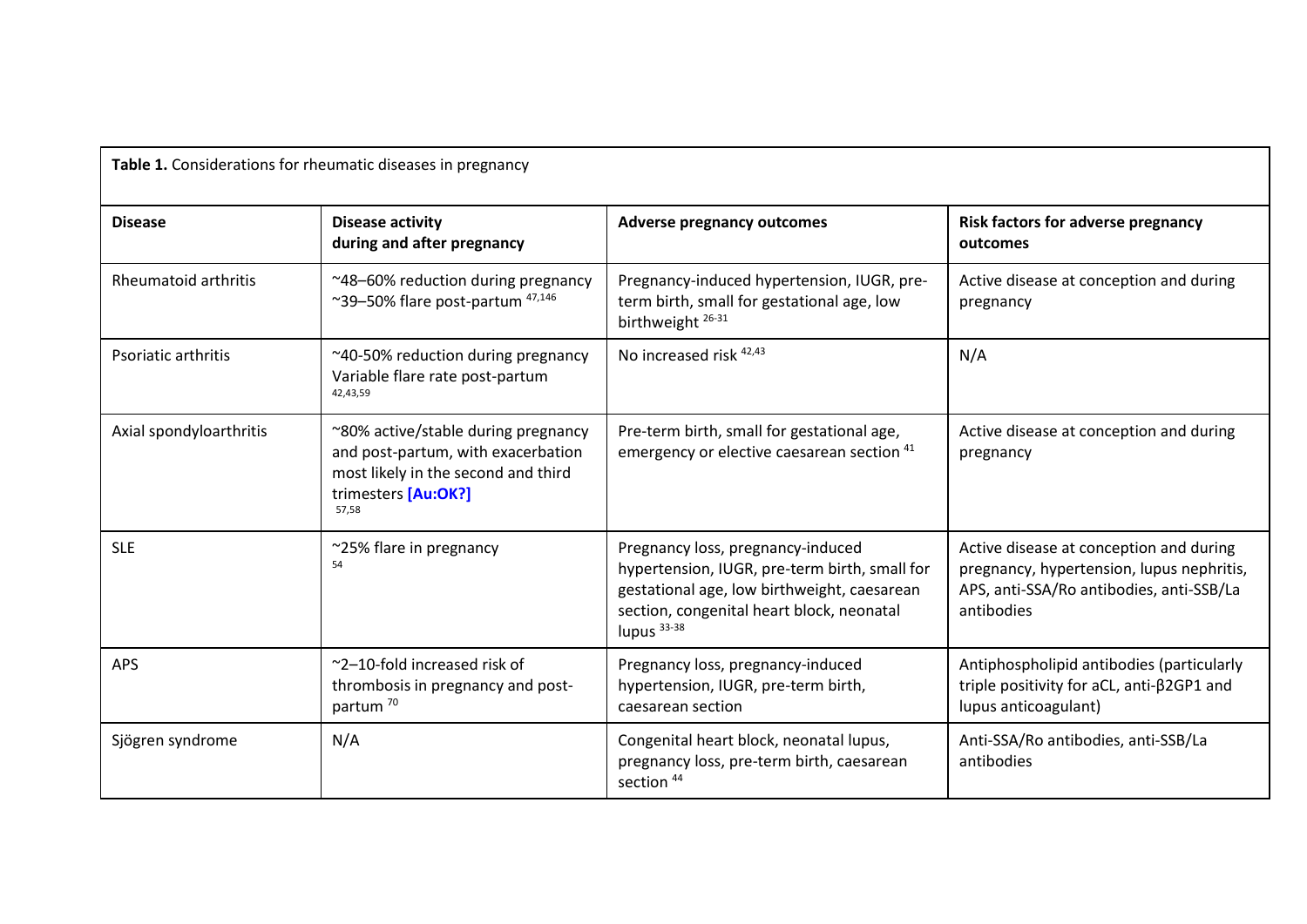| Systemic sclerosis                                                                                                                                                                                          | N/A | Pre-term birth, small for gestational age 45 | Rapidly progressive diffuse disease |
|-------------------------------------------------------------------------------------------------------------------------------------------------------------------------------------------------------------|-----|----------------------------------------------|-------------------------------------|
|                                                                                                                                                                                                             |     |                                              |                                     |
| APS, antiphospholipid syndrome; aCL, anticardiolipin antibodies; anti- $\beta$ 2GP1, anti- $\beta$ 2 glycoprotein-1 antibodies; IUGR, intrauterine growth restriction; SLE systemic<br>lupus erythematosus. |     |                                              |                                     |

| Table 2. Anti-rheumatic drugs recommended by BSR and EULAR for use at conception and during pregnancy $7-9$ |                                                                             |     |                                            |  |
|-------------------------------------------------------------------------------------------------------------|-----------------------------------------------------------------------------|-----|--------------------------------------------|--|
| Some evidence of lack of harm<br><b>Compatible with pregnancy</b><br>  Contraindicated<br>Drug class        |                                                                             |     |                                            |  |
| Analgesic                                                                                                   | Conventional NSAIDs (up to 32 weeks of<br>pregancy), amitriptyline, opiates | N/A | COX2 inhibitors, gabapentin,<br>pregabalin |  |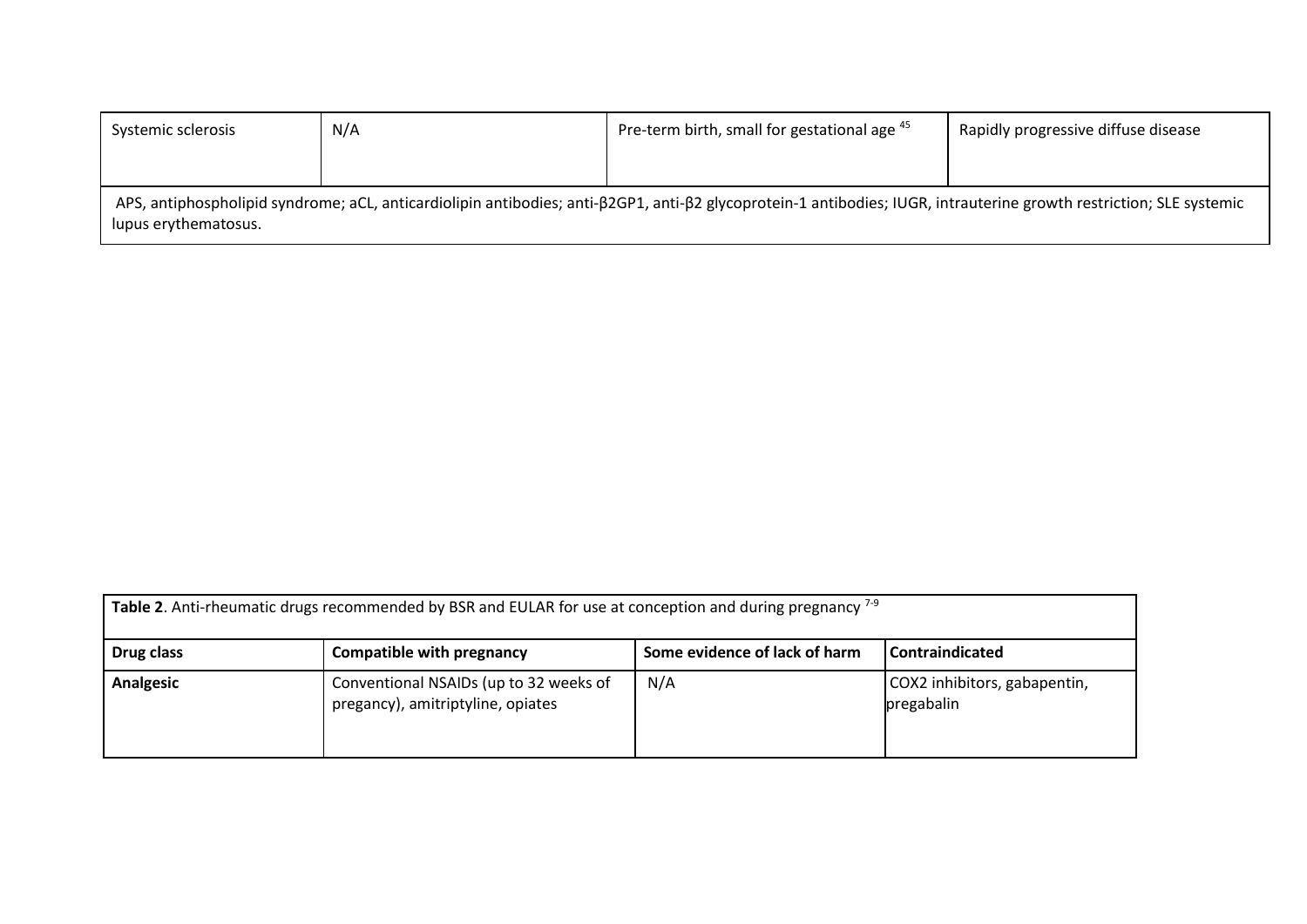| Anti-thrombotic                  | Low-dose aspirin, heparin                                                   | N/A                                              | Warfarin, apixaban,<br>rivaroxaban, dabigatran,<br>fondaparinux |
|----------------------------------|-----------------------------------------------------------------------------|--------------------------------------------------|-----------------------------------------------------------------|
| <b>Glucocorticoids</b>           | Glucocorticoids                                                             | N/A                                              | N/A                                                             |
| <b>Conventional DMARDs</b>       | Hydroxychloroquine, sulfasalazine,<br>azathioprine, tacrolimus, ciclosporin | Leflunomide                                      | Methotrexate,<br>cyclophosphamide,<br>mycophenolate mofetil     |
| <b>Biologic DMARDs</b>           | Certolizumab pegol, infliximab,<br>adalimumab, etanercept, golimumab        | Anakinra, canakinumab,<br>tocilizumab, abatacept | Rituximab, belimumab,<br>ustekinumab, rilonacept                |
| <b>Targeted synthetic DMARDs</b> | N/A                                                                         | N/A                                              | Apremilast, tofacitinib, baricitinib                            |

BSR, British Society for Rheumatology; COX2, cyclooxygenase 2.

# **Table 3.** TNF inhibitors used during pregnancy

| <b>TNF inhibitor</b> | <b>Half-life</b> | Recommended discontinuation time during pregnancy $^{7,9}$ |
|----------------------|------------------|------------------------------------------------------------|
| Infliximab           | 8-9.5 days       | 16-20 weeks                                                |
| Etanercept           | 70 hours         | 24–32 weeks                                                |
| Adalimumab           | 14 days          | 20–24 weeks                                                |
| Certolizumab         | 14 days          | Safe throughout pregnancy                                  |
| Golimumab            | 12 days          | Limited data available; possibly safe in first trimester   |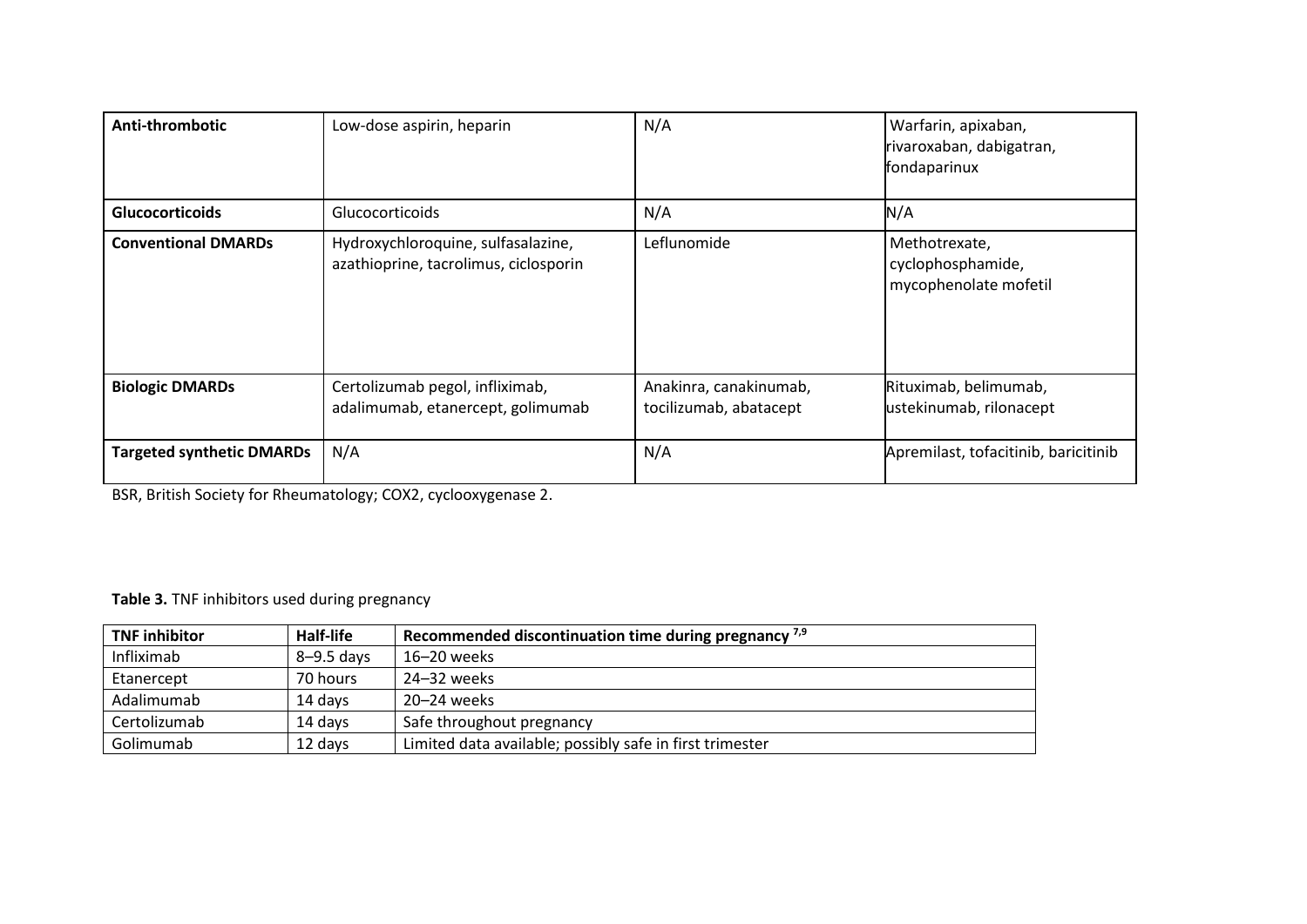| Table 4. Anti-rheumatic drugs recommended by BSR and EULAR for use during breastfeeding 7-9 |                                        |                                                         |                                                    |
|---------------------------------------------------------------------------------------------|----------------------------------------|---------------------------------------------------------|----------------------------------------------------|
| Drug class                                                                                  | <b>Compatible with breastfeeding</b>   | <b>Consider if benefits outweigh</b><br>potential risks | <b>Contraindicated</b>                             |
| <b>Analgesic</b>                                                                            | Conventional NSAIDs,<br>Amitriptyline  | Opiates                                                 | N/A                                                |
| Anti-thrombotic                                                                             | Low dose aspirin, heparin,<br>warfarin | N/A                                                     | Apixaban, rivaroxaban, dabigatran,<br>fondaparinux |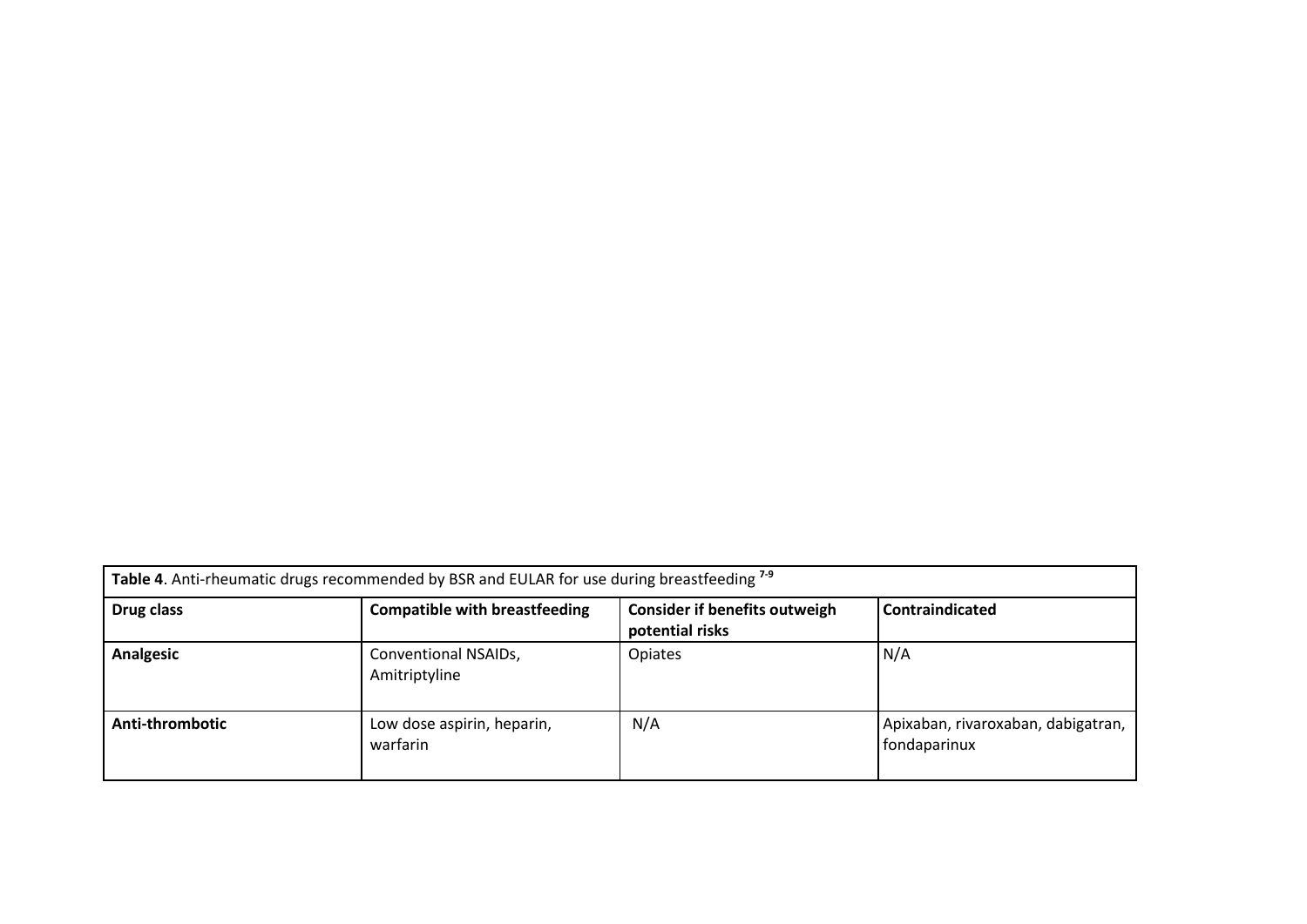| <b>Glucocorticoids</b>           | Glucocrticoids                                                                 | N/A                                                                                       | N/A                                                      |
|----------------------------------|--------------------------------------------------------------------------------|-------------------------------------------------------------------------------------------|----------------------------------------------------------|
| <b>Conventional DMARDs</b>       | Hydroxychloroquine, sulfasalazine,<br>azathioprine, tacrolimus,<br>ciclosporin | N/A                                                                                       | Methotrexate, cyclophosphamide,<br>mycophenolate mofetil |
| <b>Biologic DMARDs</b>           | Certolizumab pegol, infliximab,<br>adalimumab, etanercept,<br>golimumab        | Anakinra, canakinumab,<br>abatacept, tocilizumab,<br>rituximab, belimumab,<br>ustekinumab | N/A                                                      |
| <b>Targeted synthetic DMARDs</b> | N/A                                                                            | N/A                                                                                       | Apremilast, tofacitinib, baricitinib                     |

**Glossary Terms**

Cyclophosphamide-induced gonadal toxicity – Gonadal damage induced by cyclophosphamide, leading to reduced ovarian function.